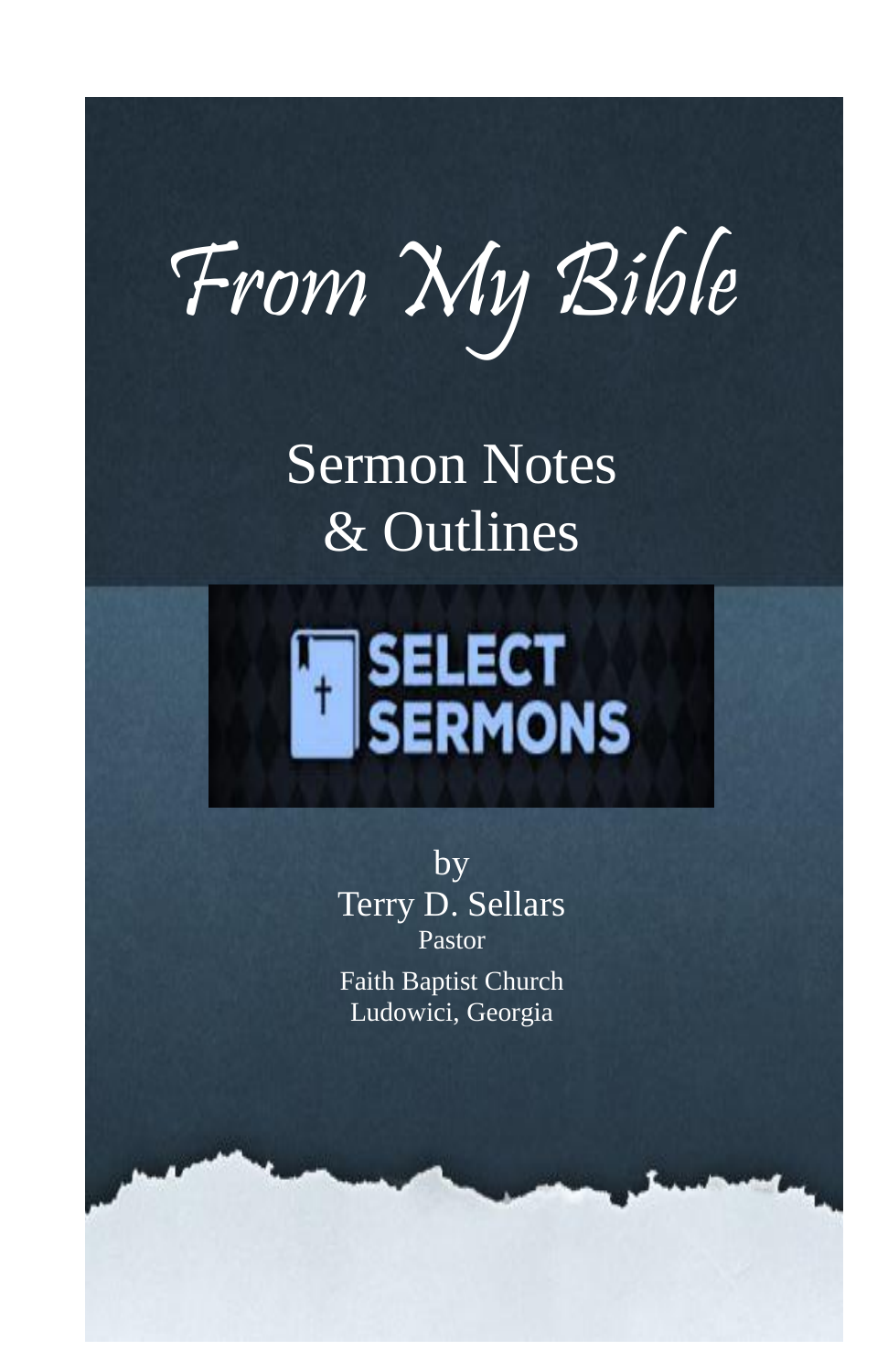# **Introduction**

<span id="page-1-0"></span>These messages are compiled from study notes and outlines of my own and many others. I hope they are a help to you.

I'm sure that all of us have at times "borrowed" or "used" a sermon we heard or read somewhere along the way. A thought, a word, or an idea jumped out to us from another preacher and we took that thing and ran with it. You have probably used an outline from a preacher brother but ended up preaching something that was uniquely different. Same idea, it just came out differently when you preached. Using your own thoughts, experiences, and illustrations……...the message became your own.

I heard an old-time preacher once say, "*Any message worth preaching ought to be worth preaching again!*" Well, I have certainly preached some sermons again and again. I have borrowed from others to preach theirs again too. Please use these messages as the Lord leads and preach His Word over and over again!

I make no claim of complete originality for this material. Also, please remember that these messages are not expected to substitute for your own personal study of the Word of God! The thoughts and ideas are given as a catalyst to help begin your ideas on a given passage of Scripture or trigger a seed thought to get you going. It is my prayer that the "stuff" contained here will further kindle the fire of God's message that is already in your heart. Your own thinking, praying, and studying will be necessary to guide you into the delivery of His Word to your own people.

May these sermons become *messages* from the Lord that He uses in your own life as He has used them in mine.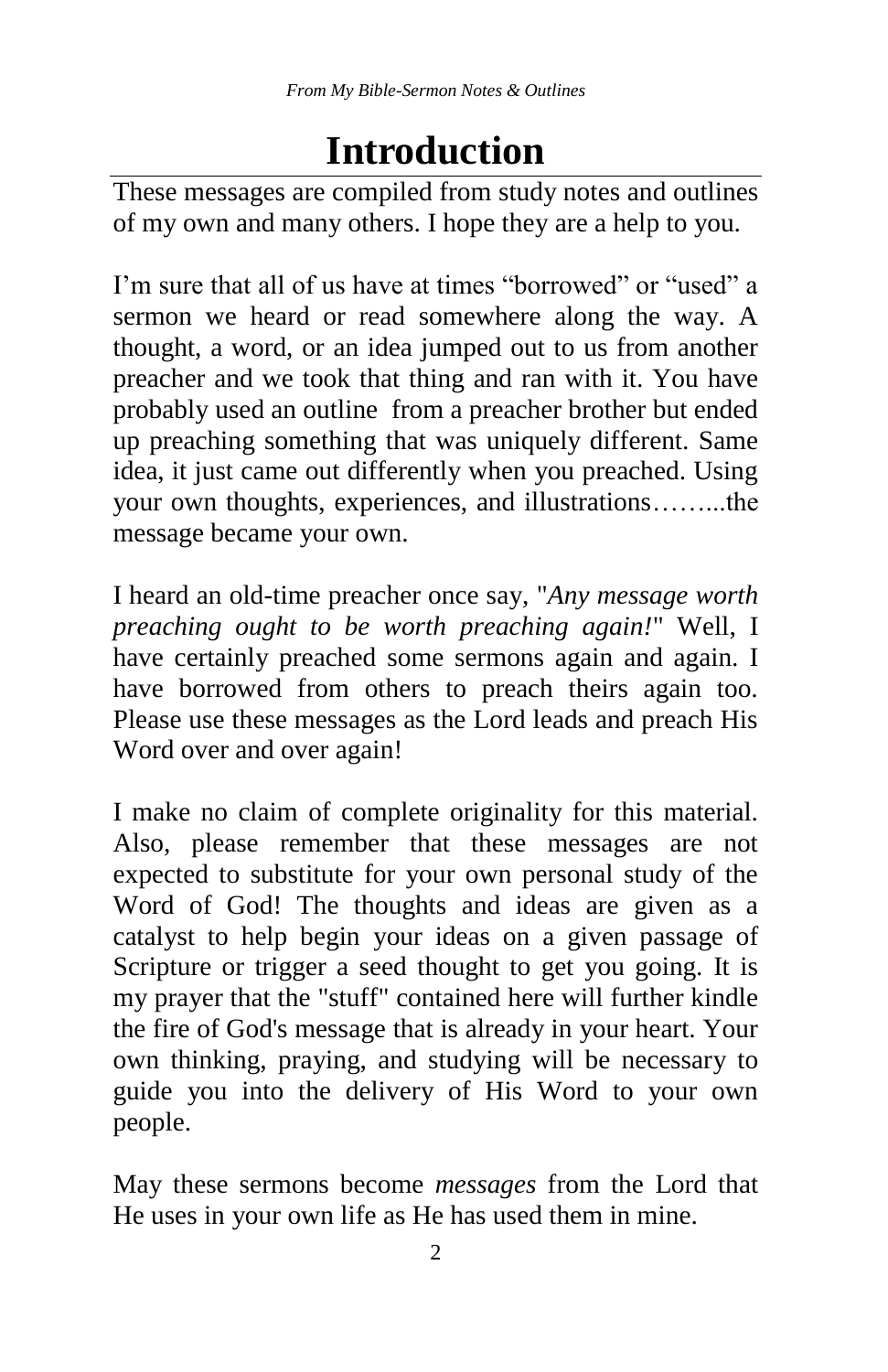# **Table of Contents**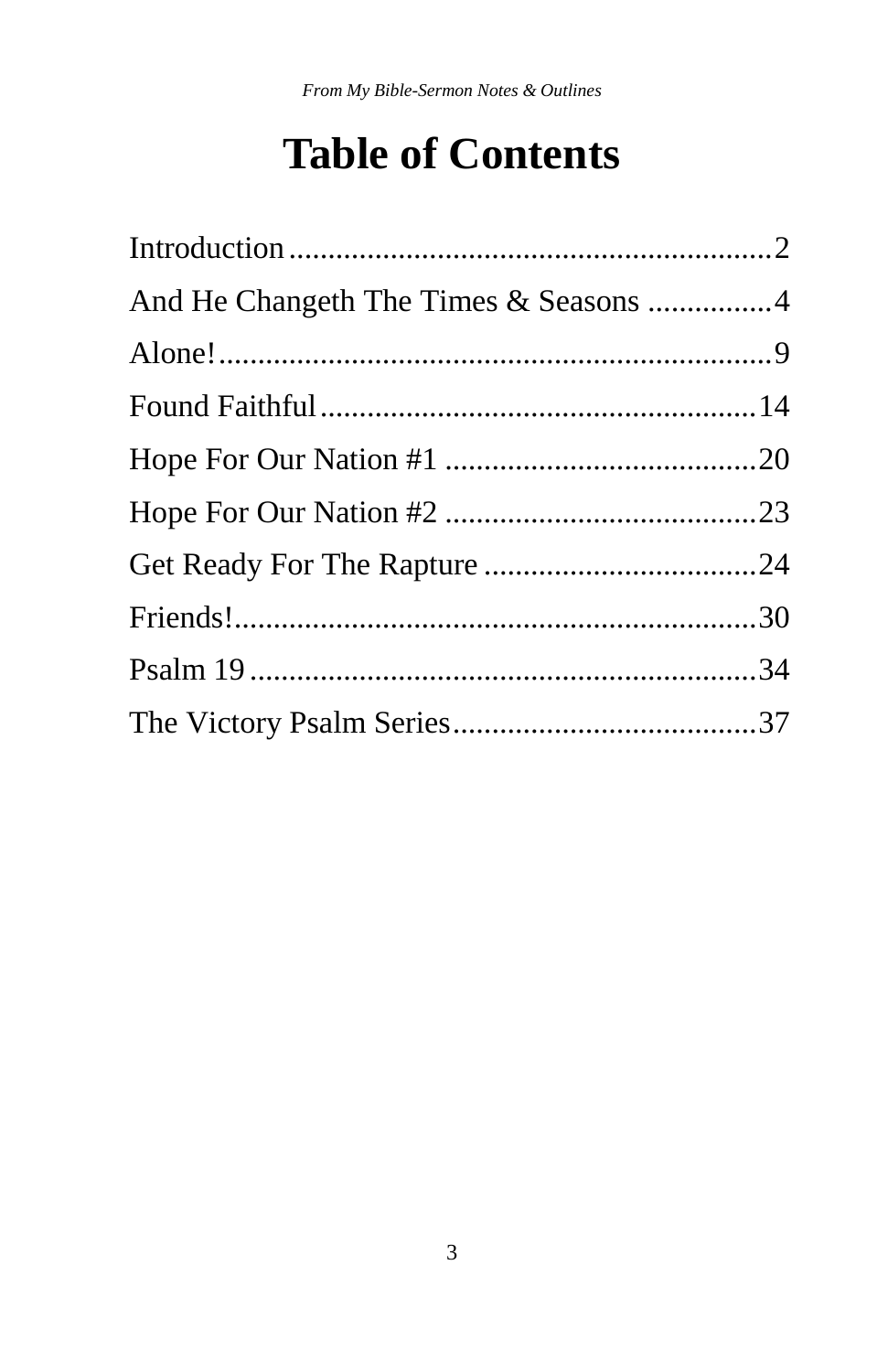# <span id="page-3-0"></span>**And He Changeth The Times & Seasons**

#### **Text: Dan. 2:21**

*Introduction*: In the second year of the reign of King Nebuchadnezzar, he had a dream which greatly troubled him. It appears that he forgot the dream. After the king's magicians, astrologers, and sorcerers failed to make known the dream and its interpretation, he commanded to destroy all the wise men in Babylon. Daniel managed to get the decree postponed so he could make a request to God to reveal the dream to him. When God revealed the dream and its interpretation to him, Daniel thanked God and praised Him. He said of the Lord that "he changed the times and the seasons" (Dan. 2:21).

The Lord does change the times and the seasons. Seasons in the Bible are not only references to spring, summer, fall, and winter, but also to other periods of time. There are other seasons in life: childhood, youth, adulthood, middle age, and old age; of good health and poor health; of being single and being married; of being unemployed and being employed; of living in one place and then in another.

#### **When times and seasons change in your life...**

#### *I. SOME ADVANTAGES DISAPPEAR*

Acts 24:25 And as he reasoned of righteousness, temperance, and judgment to come, Felix trembled, and answered, Go thy way for this time; when I have a convenient season, I will call for thee.

Herod, as far as we know, never trusted Christ. His opportunity was in the current season, not in a prospective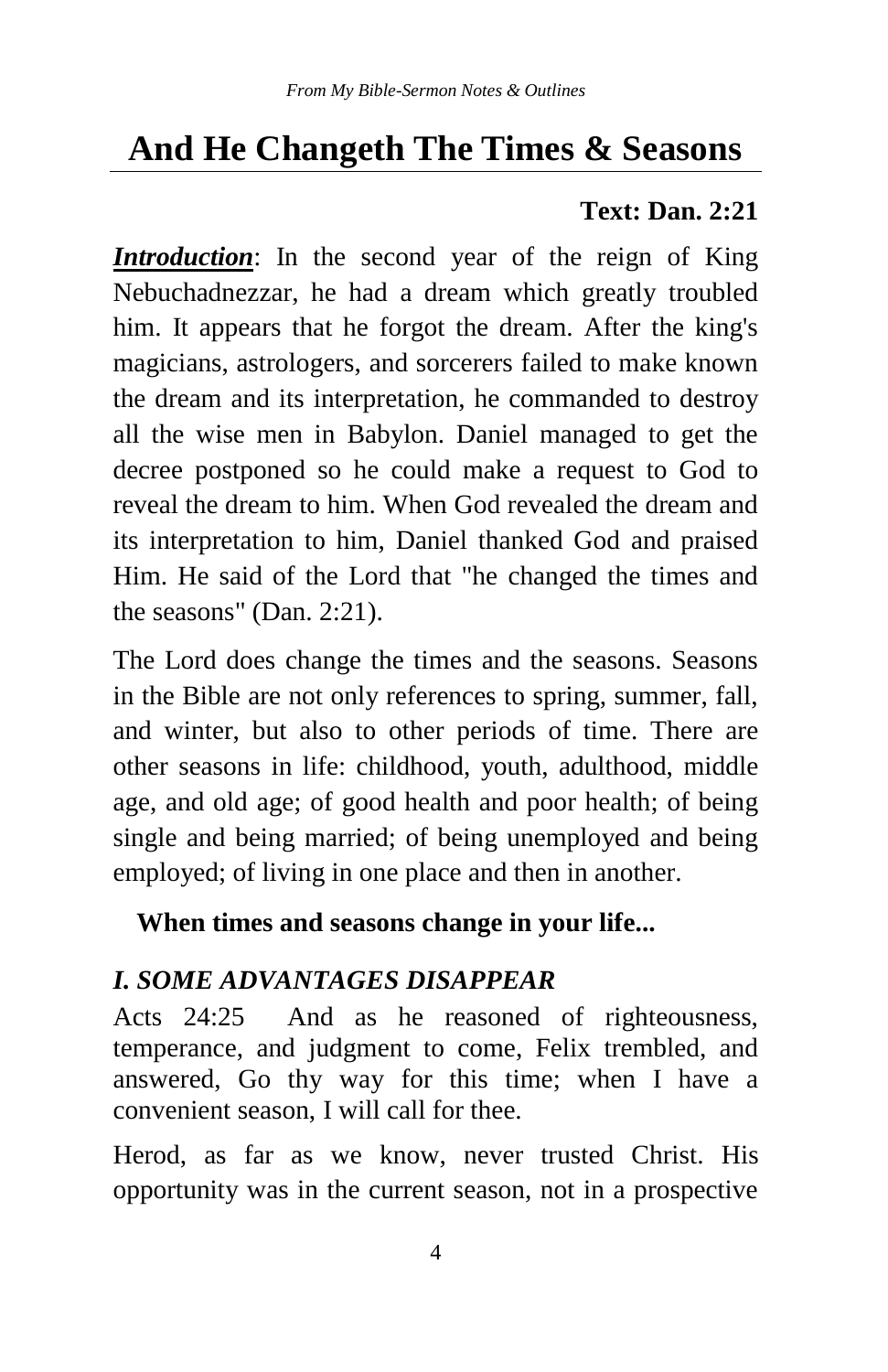one. The Bible tells us to listen to the Holy Ghost TODAY, while He speaks to our hearts. The advantages of former seasons have passed for some people. They will never again have the opportunity to live godly as a teenager; to be saved before getting into deep sin; to court like a Christian should; to start off a marriage pure and in God's will.

A. Sometimes strength fades when the seasons change

B. Sometimes skills fade when the seasons change

C. Sometimes sustenance fades when the seasons change

D. Sometimes even sensibility fades when seasons change

# **When times and seasons change in your life...**

# *II. SOME AWARENESS DIFFERS*

**Job 12:20** He removeth away the speech of the trusty, and taketh away the understanding of the aged.

You understand and look at things differently when the seasons change in your life. The scenery is different. The colors are different. Married people and single people are aware of different things; divorced people have a different awareness; veterans have an understanding not possessed by non military people; a teenager has a different perception than a small child; college students perceive things they did not think about when they lived at home; raising your own children is totally different from analyzing how other people raise their children; sickness causes you to look at things differently than when you are in good health.

These changes in seasons can be good for you:

# **A. Your awareness of people changes**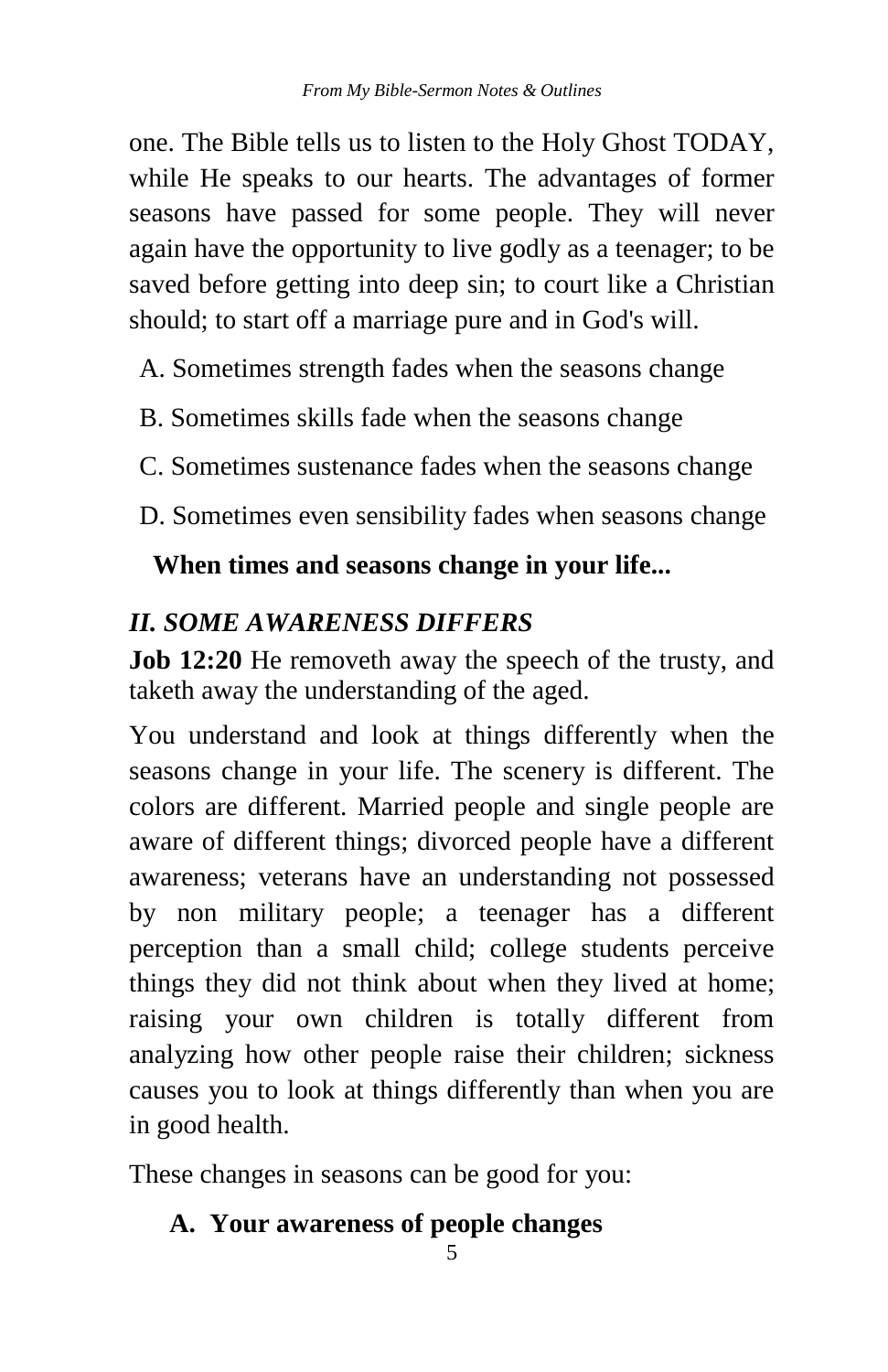1. Your understanding of the needs of people increases.

#### **B. Your awareness of problems changes**

- 1. You are more sympathetic toward others.
- 2. You learn to be more patient.
- **C. Your awareness of priorities changes**
	- 1. Most older people tend to have more conservative values.
	- People who have been near death are more likely to have completely different priorities than they once did.

### **When times and seasons change in your life...**

# *III. SOME ADAPTING IS DEMANDED*

**Philippians 4:11-13** Not that I speak in respect of want: for I have learned, in whatsoever state I am, *therewith* to be content. I know both how to be abased, and I know how to abound: every where and in all things I am instructed both to be full and to be hungry, both to abound and to suffer need. I can do all things through Christ which strengtheneth me.

#### **A. We need to be content in the new season**

- 1. You CAN handle the change of being over 30, over 40, 50, etc.
- 2. ... of being married, singled, divorced, or widowed.
- 3. ... of being unemployed, retired, or back working.
- 4. ... of being in poorer health.
- 5. ... of serving God in a new church, or in a new capacity
- **B. We need to be consistent about some things even when the seasons change**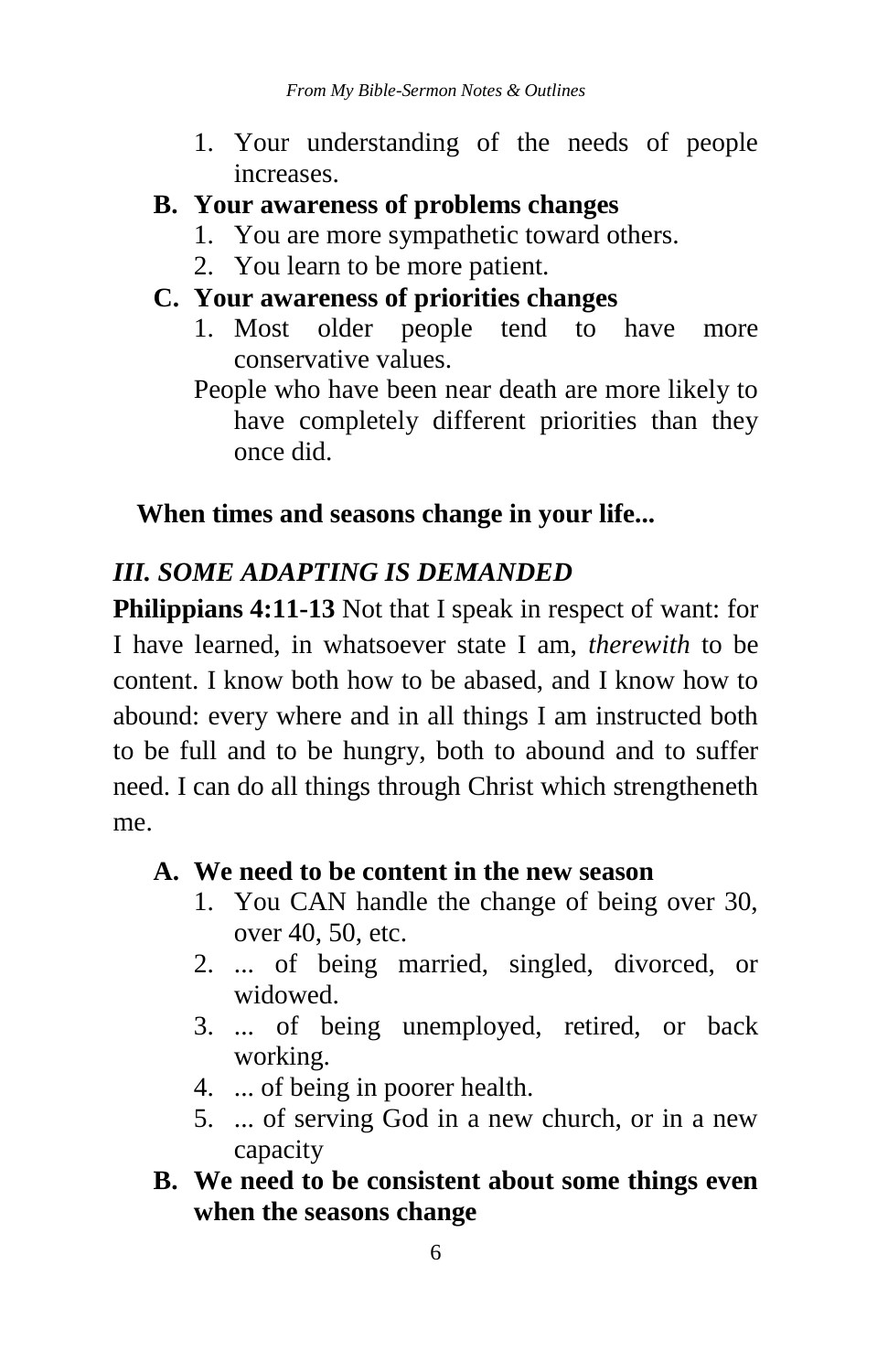- 1. Our duties do not change just because we get older.
- 2. Our doctrine should not change just because we moved from one place to another
- 3. Our devotion should not change just because our health is not what it once was.
- 4. Our dedication should not change just because we are retired.
- **C. We need to be courageous when the seasons change**
	- 1. Some seasons (especially winter) are not for cowards.
	- 2. Gird up your loins and prepare for old age, sickness, and death.
- **D. We need to be conquerors when the seasons change**
	- 1. We do not have to be defeated in the new season, no matter how rough it is (Phil. 4:13; Rom. 8:37).

#### **When times and seasons change in your life...**

# *IV. SOME ADVENTURES ARE DELIGHTFUL*

**Proverbs 20:29** The glory of young men *is* their strength: and the beauty of old men *is* the gray head.

# **A. Expect it**

Look forward to it just like you would to a vacation to an exotic place or an opportunity to have a delicious entree in a restaurant for the first time.

- 1. ... in your new age group
- 2. ... in your new health condition
- 3. ... in your new marital status
- 4. ... in your new place of employment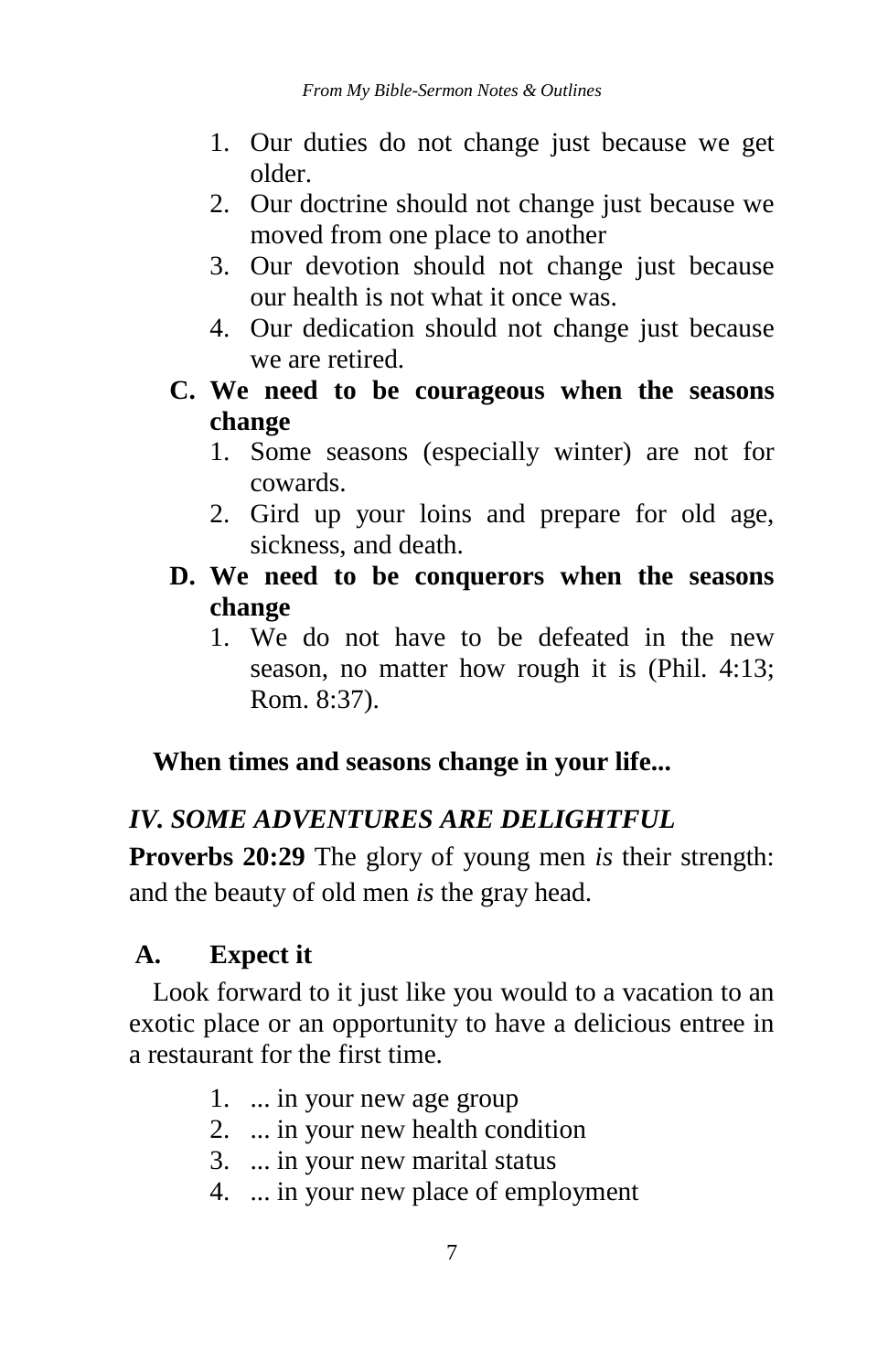# **B. Embark on it**

- 1. Living for Jesus can be the most exciting thing you have ever done in ANY situation!
- 2. You have a brand new opportunity! TAKE IT!
- 3. Don't neglect the adventure of this season! Now is the time to DO something!

# **C. Enjoy it!!!**

- 1. This season is NOW! Get the most out of it!
- 2. Write a journal! Take pictures! Don't forget a thing!
- 3. You can bring an education and enjoyment to others later by your participation in this adventure!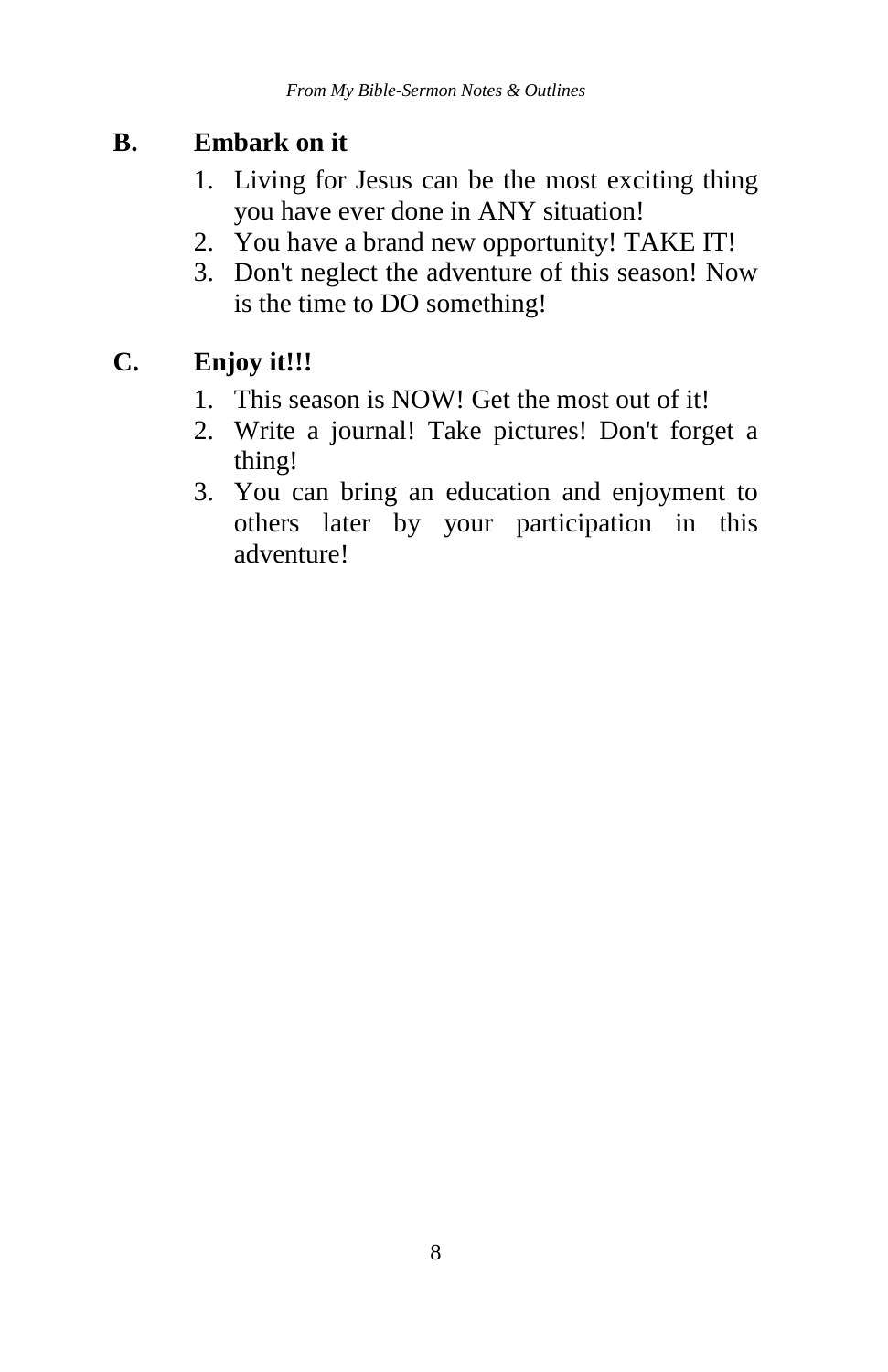# **Alone!**

# **Text - Psalm 102: 6, 7**

<span id="page-8-0"></span>*Introduction*: All of us suffer at times from loneliness, but not everybody confesses it or complains about it. The etymological basis of the word alone comes to us from Middle English, it means "completely by yourself"[13th century. *all one*}. As if to say, "The total present is "one", that being yourself only."It could also be interpreted "in the midst of "all", you stand by yourself." Either interpretation of "alone" would be correct. You can be alone by the literal absence of everyone from you or you can be in the midst of a crowd and be alone. The second way of being alone can be the most devastating.

I believe this is what Jesus felt when He said, *"From that time many of his disciples went back, and walked no more with him. Then said Jesus unto the twelve, Will ye also go away?" (John 6: 66, 67).*

Our Lord experienced rejection from the multitudes and now He speaks to the disciples in a lonely tone, asking if they, like the others will go away. Even in the midst of the crowd, Christ foresaw one of His closest disciples forsaking Him when He spoke these words, *"And Jesus saith unto him, Verily I say unto thee, That this day, even in this night, before the cock crow twice, thou shalt deny me thrice." (Mark 14:30).* the prophecy of the future forsaking of Jesus by those who were supposed to receive Him, it says, *"And one shall say unto him, What are these wounds in thine hands? Then he shall answer, Those with which I was wounded in the house of my friends." (Zechariah 13:6).*John 1:11, teems with heart-break as we consider the sad words, *"He came unto his own, and his own received him not."*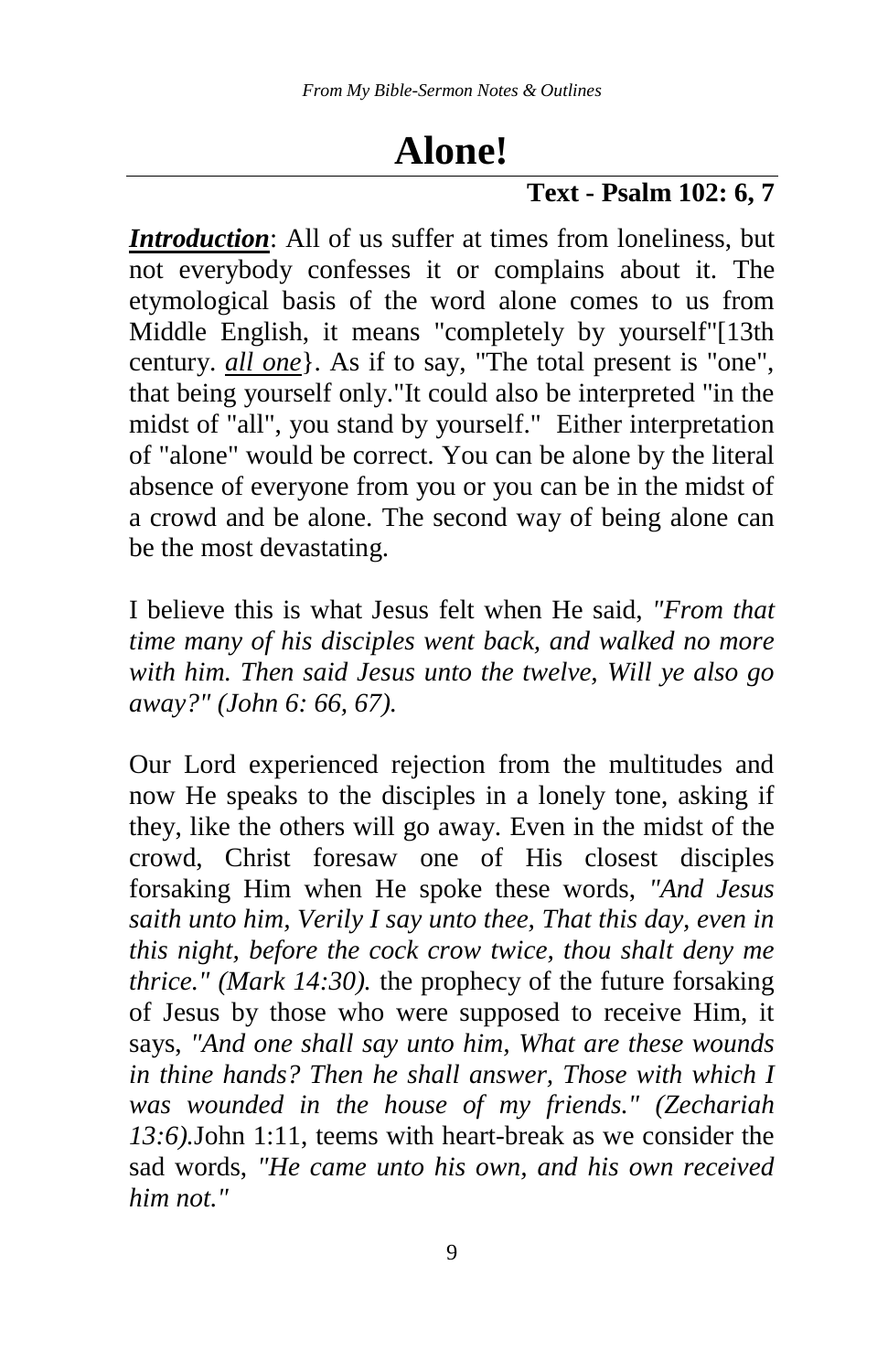Our Lord was certainly no stranger to loneliness, as we can see from the preceding Scripture. He also feels everything we feel when we go through a lonely time. The Bible says, *"For we have not an high priest* (Jesus) *which cannot be touched with the feeling of our infirmities; but was in all points tempted like as we are, yet without sin."(Heb. 4:15).*

Why does loneliness arrest our attention? I would submit to you that it is because:

#### **I. There is Pain In Loneliness.**

You can hear the sigh of the one speaking and almost see the tear in the eye when we read these words, *"Is it nothing to you, all ye that pass by? behold, and see if there be any sorrow like unto my sorrow, which is done unto me, wherewith the LORD hath afflicted me in the day of his fierce anger." (Lamentations 1:12).*

The rejection of the crowd is intensified when one begins to "smack" under the rejection of his or her peer group. To make matters worse in the eyes of observers, as illustrated in the trials of Job, the credibility that would bring sympathy and fellowship is lost. Hear and feel the pain of the Psalmist, *"I was a reproach among all mine enemies, but especially among my neighbours, and a fear to mine acquaintance: they that did see me without fled from me. I am forgotten as a dead man out of mind: I am like a broken vessel." (Psalm* 31:11,12)

#### **II. The People God Used In Loneliness.**

A. Abraham:

Isaiah 51:2, *"Look unto Abraham your father, and unto Sarah that bare you: for I called him , and blessed him, and increased him."*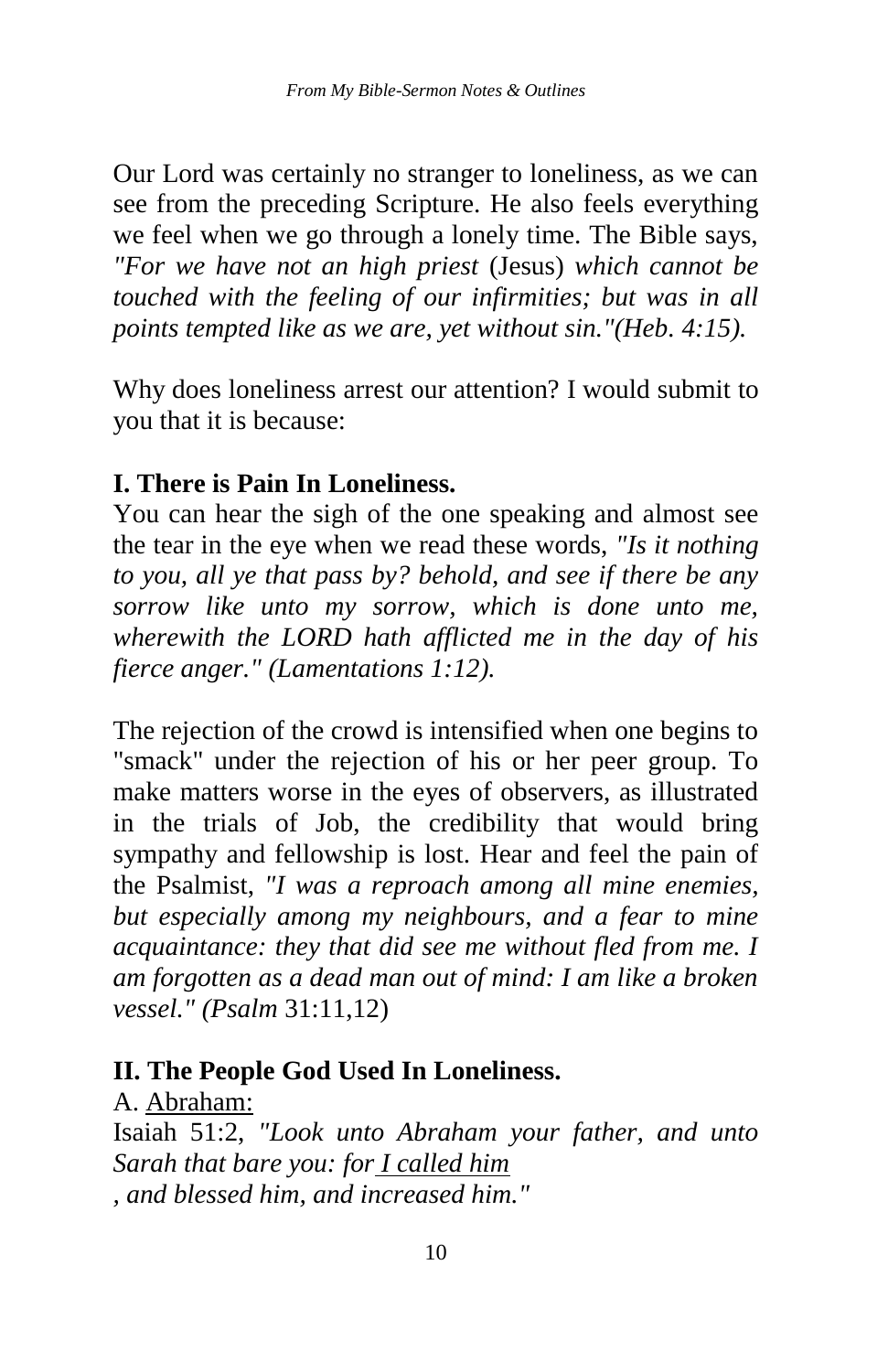#### B. Jacob:

Genesis 32:24, *"And Jacob was left alone; and there wrestled a man with him until the breaking of the day."* 

#### C. Moses:

Exodus 3:1, *"Now Moses kept the flock of Jethro his father in law, the priest of Midian: and he led the flock to the backside of the desert, and came to the mountain of God, even to Horeb."* 

### D. David:

I Samuel 17:28, *"And Eliab his eldest brother heard when he spake unto the men; and Eliab's anger was kindled against David, and he said, Why camest thou down hither? and with whom hast thou left those few sheep in the wilderness?...."*

E. John the Baptist:

John 1:23, *"He said, I am the voice of one crying in the wilderness, Make straight the way of the Lord, as said the prophet Esaias."* 

#### F. Paul:

II Timothy 4:16, *"At my first answer no man stood with me, but all men forsook me: I pray God that it may not be laid to their charge."*

#### G. John the Beloved:

Revelation 1:9, *"I John, who also am your brother, and companion in tribulation, and in the kingdom and patience of Jesus Christ, was in the isle that is called Patmos, for the word of God, and for the testimony of Jesus Christ."* 

F. The Lord Jesus Christ: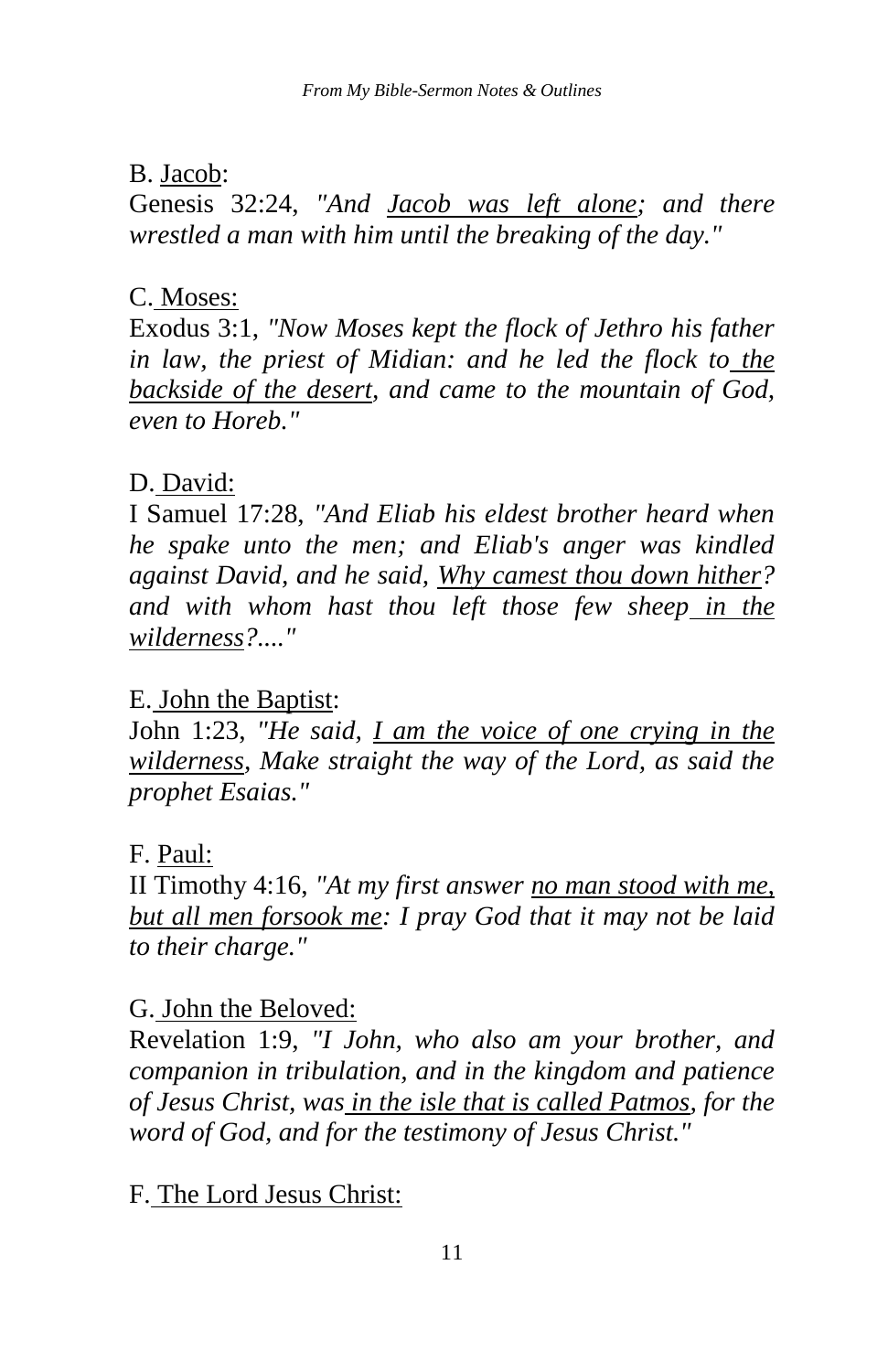Matthew 14:23, *"And when he had sent the multitudes away, he went up into a mountain apart to pray: and when the evening was come, he was there alone."* 

John 6:15, *"When Jesus therefore perceived that they would come and take him by force, to make him a king, he departed again into a mountain himself alone."* 

### **III. The Purpose In Loneliness.**

I cannot be presumptuous at this point, because I realize that many times loneliness is self-afflicted because we can become incorrigible and mean-spirited. But what I am dealing with here is *the type of loneliness that you did not chose*, but rather was a Divine appointment with a Divine purpose. Why, you may ask would God want me to be alone?

There is going to be an effect caused by mere "trafficking" in this world of ours, so when God wants to raise up a person to represent Himself, He will often pull him away from the traffic of the world system, so that this person will be affected primarily by God alone. When God is calling a person out, He will see to it that their life is unadulterated by the effects of man.

When God had a message for Moses and David, He put them on the backside of a wilderness tending sheep. When God raised up John the Baptist to herald the coming of Jesus, He orphaned him and raised him in the wilderness. When God wanted to define the doctrine of salvation for mankind, He put His Apostle Paul in jail, with a ready pen. Before our Lord began His ministry, He was led by the Spirit into the wilderness (Luke 4:1).When our Lord had a final revelation for man, He isolated John on the Isle of Patmos.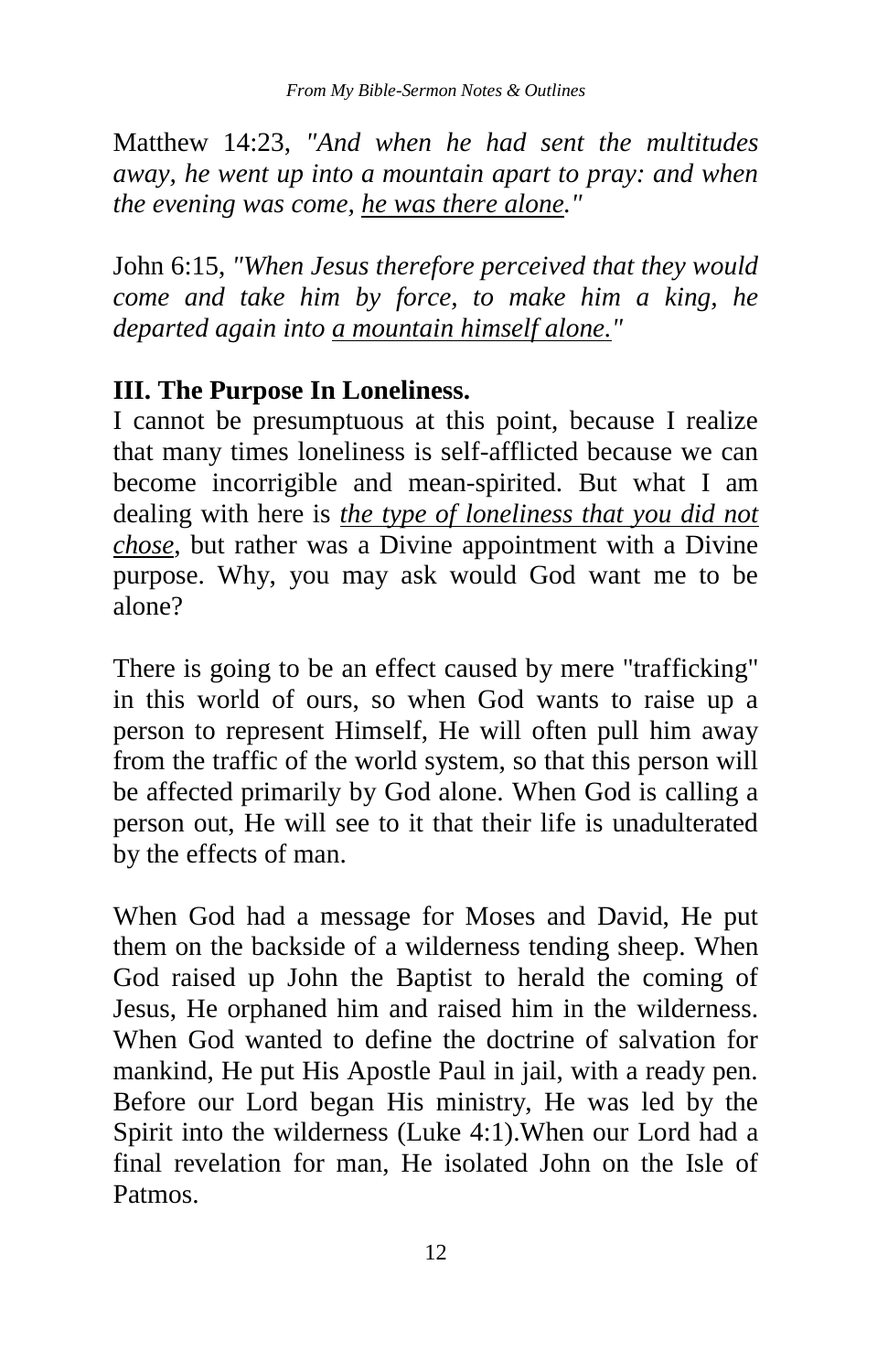The one saving point of this thought is that as a follower of God, you will never be truly alone. Please allow God to address this by His Word:*"When thou passest through the waters, I will be with thee; and through the rivers, they shall not overflow thee: when thou walkest through the fire, thou shalt not be burned; neither shall the flame kindle upon thee."* (Isaiah 43:2).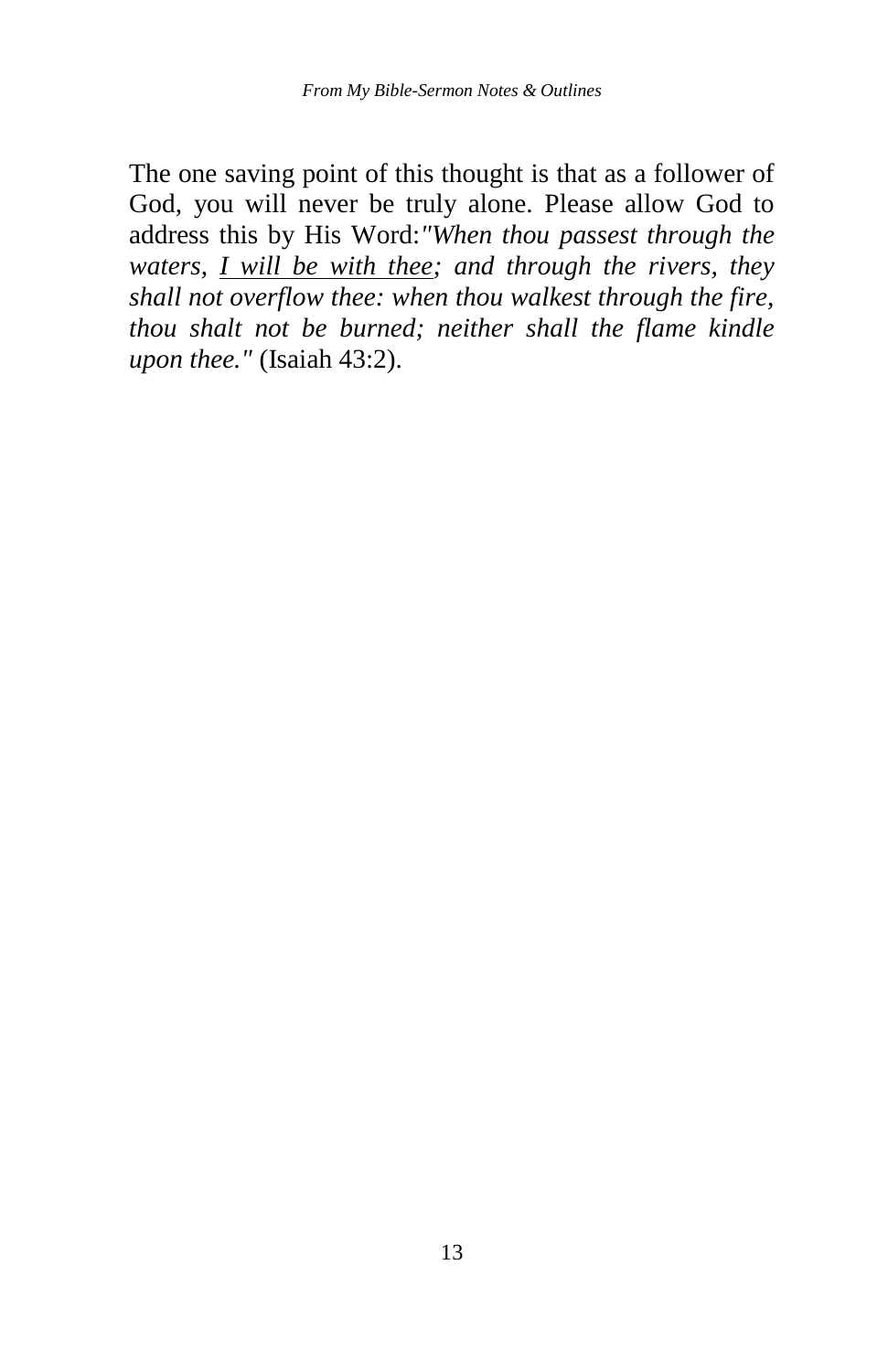# **Found Faithful**

# **Text – 1 Cor. 4:2**

<span id="page-13-0"></span>*Introduction*: The State of Wyoming is the home of the Yellowstone National Park. One of the interesting places in this park is the "Old Faithful Geyser." About twenty times a day a huge spray of water comes out of the ground, reaching a height of about fifty yards. The temperature of the water is above 200 degrees, and the steam is about 350 degrees. The huge mass of water continues for about three to five minutes, and six to eight thousand gallons of water spew into the air. The place is called "Old Faithful" because that activity has been going on non-stop for centuries.

Paul wrote a letter to the people in Corinth, stating that they were to be faithful. The text is a great one, "*Moreover it is required in stewards, that a man be found faithful*." The dictionary states that one who is faithful is "firm, constant, steadfast, loyal, and true." The requirement is not that one be successful, rich, or famous. The word is faithful.

**"FOUND"** indicates that it is someone that is looked for. This same word "found" is used elsewhere in Scripture to describe:

- **Mother** *found* to be with child
- **Wise men** *found* **Jesus**
- **Seek & ye shall** *find*
- *Find* **rest unto your souls**
- *Found* **pearl of great price**
- *Found* **David, a man after mine own heart**
- **Luke 15…***Found* **Lost sheep, lost silver, & lost son**

We should follow the example of Noah who preached for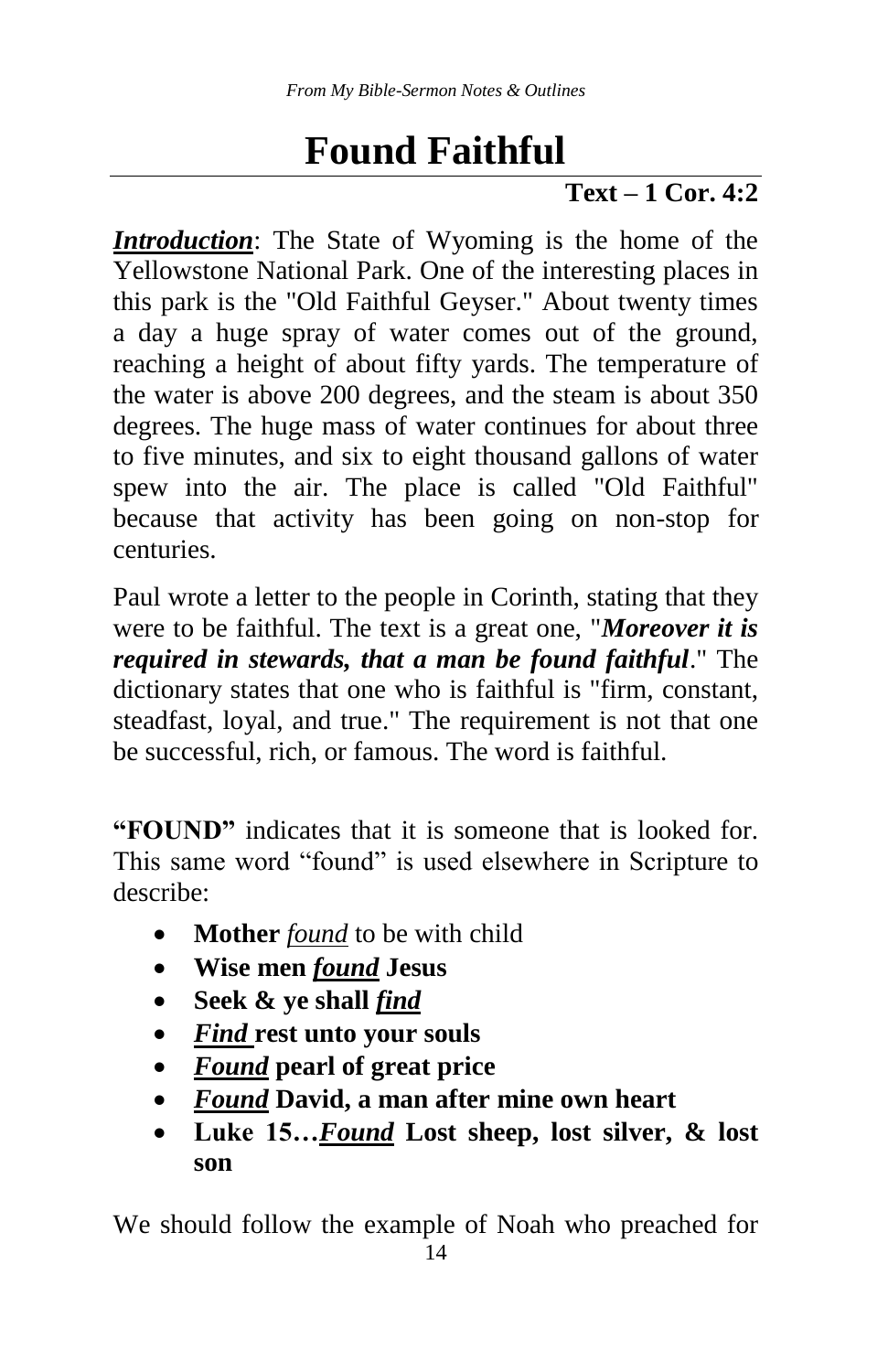one hundred twenty years. We should be like Abraham who followed God across the burning sands of the desert from his old home to his new one. We should be like Paul who said, "I have kept the faith." Remember the words that are found in the book of Revelation about "being faithful unto death and receiving the crown of life."

# **I. We Are To Exalt The Lord Psalm 19 / Isa. 55:12**

We are to exalt the Lord. In fact, we are to exalt and glorify God in all that we do. We are to lift up and magnify His wonderful name.

Creation exalts and praises the Lord. **Psalms 19:1** states, "The heavens declare the glory of God; and the firmament showeth His handiwork." **Isaiah 55:12** declares that the mountains and the hills break forth into singing and all the trees of the field clap their hands because of the wonders of God's work.

God's people are to exalt and praise Him. I remember a country church in Georgia where, during the years, especially during a revival, the church had what was called an "A-men corner." A few of the older men sat in that spot and they came in with a strong "A-men" as the preacher spoke. They had the duty to praise the Lord, even if others failed to do so.

**Psalms 22:3** states that "**God inhabits the praises of His people**." He makes His home in the place where we talk of Him and exalt His name. **Psalms 137:6** states that if the writer didn't love God's house above every other place that his tongue would cleave to the roof of his mouth.

A dramatic scene appears in the Luke 19:27-40. The last week of the life of Jesus was quickly coming to an end. Soon He would be crucified. As he rode a donkey down the slopes of the Mount of Olives toward Jerusalem, multitudes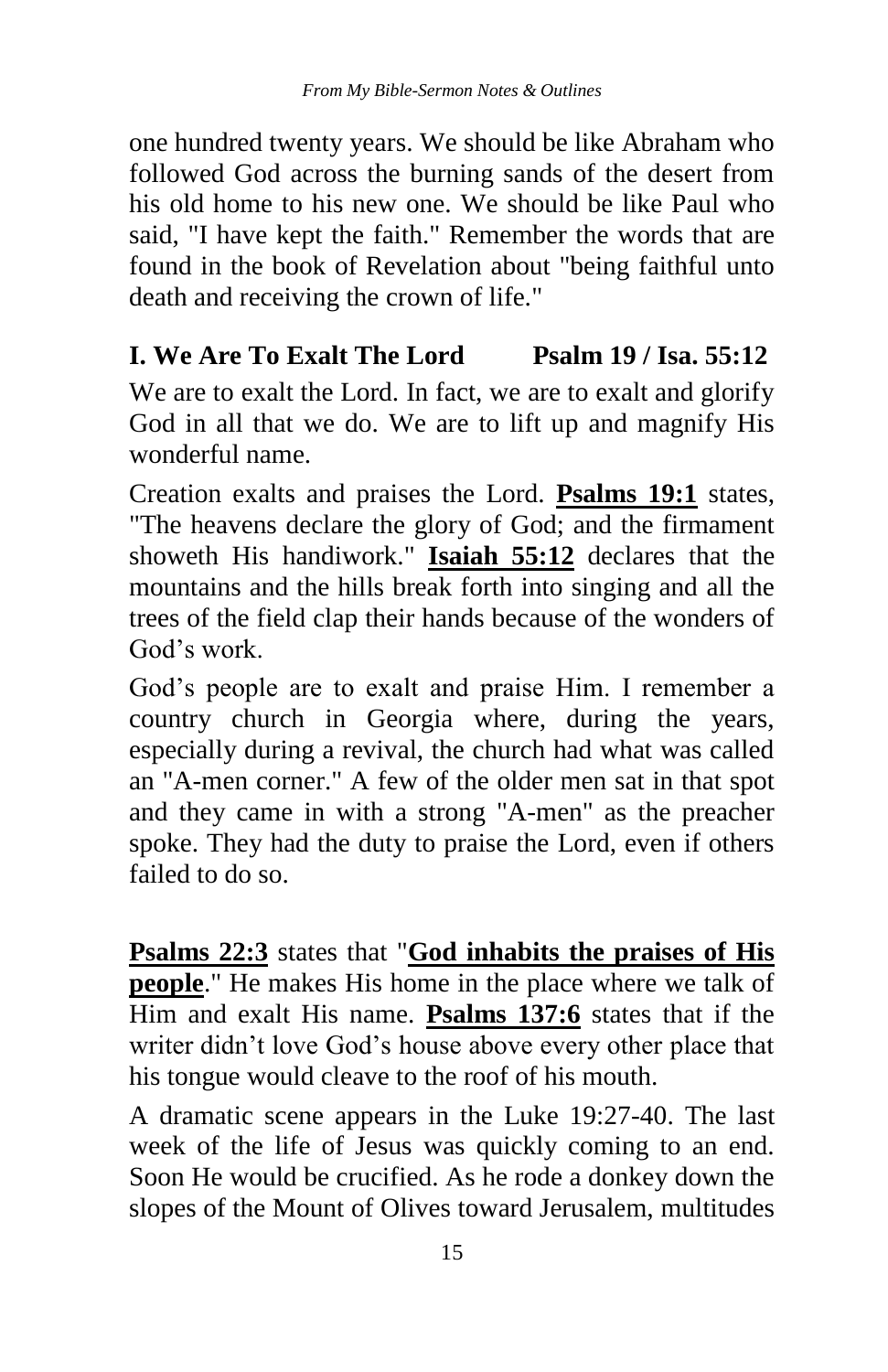followed and ran before Jesus. They tossed down their jackets and broke off palm branches from trees as they praised God, saying, "Blessed be the King who comes in the name of the Lord." Some Pharisees said to Jesus, "Rebuke your disciples." Jesus answered, "I tell you that, if these should hold their peace, **the stones would immediately cry out**." Our duty is to recognize God and exalt His name in all we do.

#### **II. We Are To Evangelize The Lost**

We are to evangelize the lost. Jesus said, "For the Son of man is come to seek and to save that which is lost." Once Jesus shared a parable about outreach. The words have been reverberating across the centuries, "Go out into the highways and hedges, and compel them to come in, that my house may be filled" (Luke 14:23).

One member of a church became excited when his pastor challenged all of them to get busy and involved in visitation in their town. Once a week a large group goes out, knocks on doors, witnesses, leaves tracts, and invites people to accept Jesus as Savior and come to God's house. After a few weeks, one church member said to his pastor, "You know, the best way for me to get out from under this weekly job is for me to 'get into the ministry' and send others out." Yes, we can go.

Larry Gross is a man who carries a cross all over South Texas. One Sunday night he walked up and down San Bernardo Street in Laredo, Texas, giving out hundreds of tracts, and talking to people about Jesus. The people looked at Larry carrying the big cross, and they never give any negative reaction to any of the testimonies that were shared along the way. Hundreds and hundreds of young people lined that street for about five or six blocks during the warmer nights until 11:00 p.m. Then the police "shoo" they away and tell them to go home.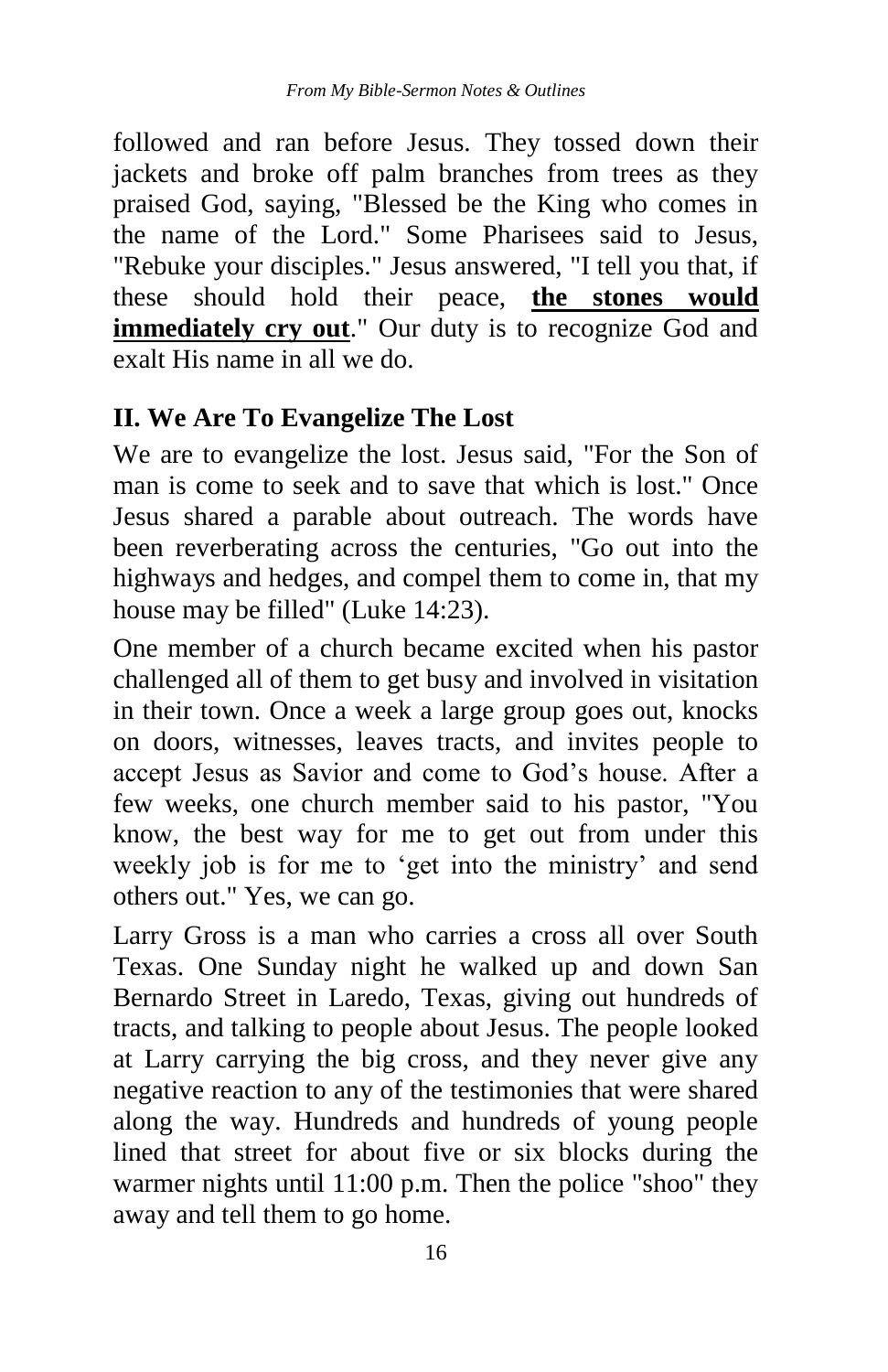After the special night of visiting, the following day a quick trip was made to the Laredo Times office. An interview was arranged, and Larry's picture carrying the cross, came out in the newspaper. Thousands in Laredo, a town of 250,000, plus many others across South Texas, saw the front page picture and long write-up. We can find many ways to "evangelize," if we try.

### **III. We Are To Edify One Another**

We are to edify one another. We can **build up** each other. Romans 15:2 states, "Each of us should please his neighbor for his good, to build him up (edify)."

An experience became indelibly inscribed itself into the mind of one pastor . An old flea-bitten, lazy dog lay beneath a bush near the door of a restaurant. A couple was about to enter the building. The lady said some kind words to the dog, and that animal responded with alertness. He really took on new life by a few words that he heard spoken to him.

A little while later, the man and woman walked out of the restaurant. She had a little food that she gave to the dog. He ate the food almost as fast as a freshman in high school can eat a plate of food in the school cafeteria. The couple walked on toward their room at the motel. The dog trotted just behind them. He had really been "edified." His life for the next week had been changed, no doubt.

Solomon wrote, "A word fitly spoken is like apples of gold in pictures of silver" (Prov.25:11). Good words can make a difference in life for any of us.

We can encourage children who come to Sunday School. One SS teacher was saying some good things to her Sunday School class one day. One of the little fellows asked, "But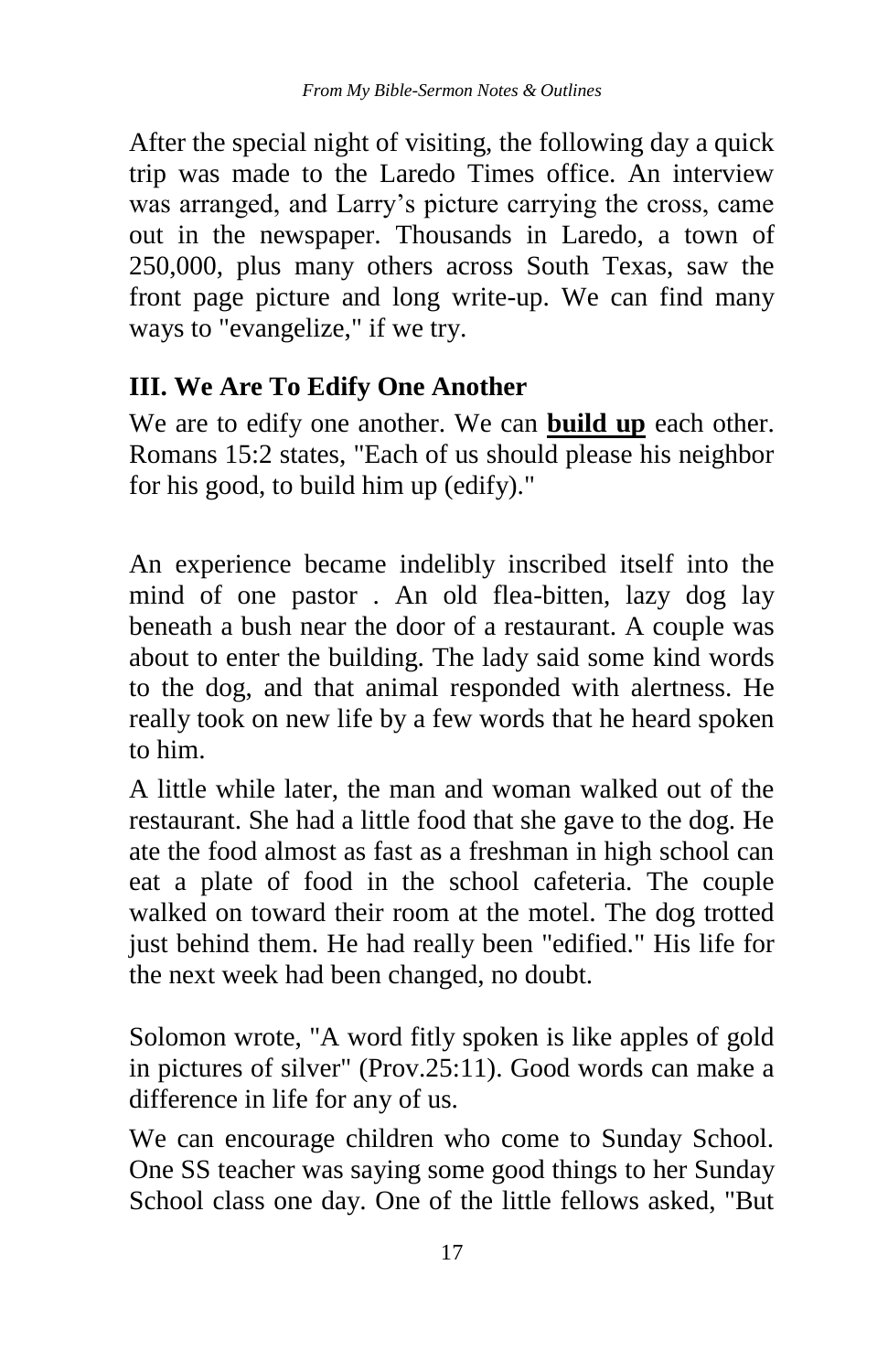do we always have to pay when we come to Sunday School?" Find a way to encourage them.

Sunday School teachers need encouragement. Some teachers serve for ten, fifteen, and some thirty and more years. Let's give them a big word of appreciation for their work. The hours they spend preparing lessons, contacting their members, praying, and working - - well, they merit our appreciation.

What about the musicians? We need to have a banquet once a year in honor of all the workers - - deacons, musicians, elders, ushers, teachers, and all the rest. Those who may not teach or lead in some other way add much to the life of the church. We need to "build/edify" these saints.

# **IV. We Equip People To Serve**

We **equip** people to serve. **ALL** are equipped to some degree. The challenge is always before us to help everyone be prepared to serve.

We equip others by following the perfect role model. Who could that be except Jesus? Act 10:38 states that "Jesus went about doing good." Jesus reached out to the crippled, the blind, the suffering, and the outcasts.

On the night of the Passover, Jesus sat at the feet of His disciples and began to wash their feet." He took a "servant's place." We learn that in God's kingdom no place is to small or too big for us. We can serve wherever a need exists.

We become equipped with "on the job training." We learn to do by doing.

# **V. We Extend God's Kingdom**

We extend God's kingdom. The final word is to extend God's work. We want to be fruitful. We want to see growth in God's cause. How do we do it?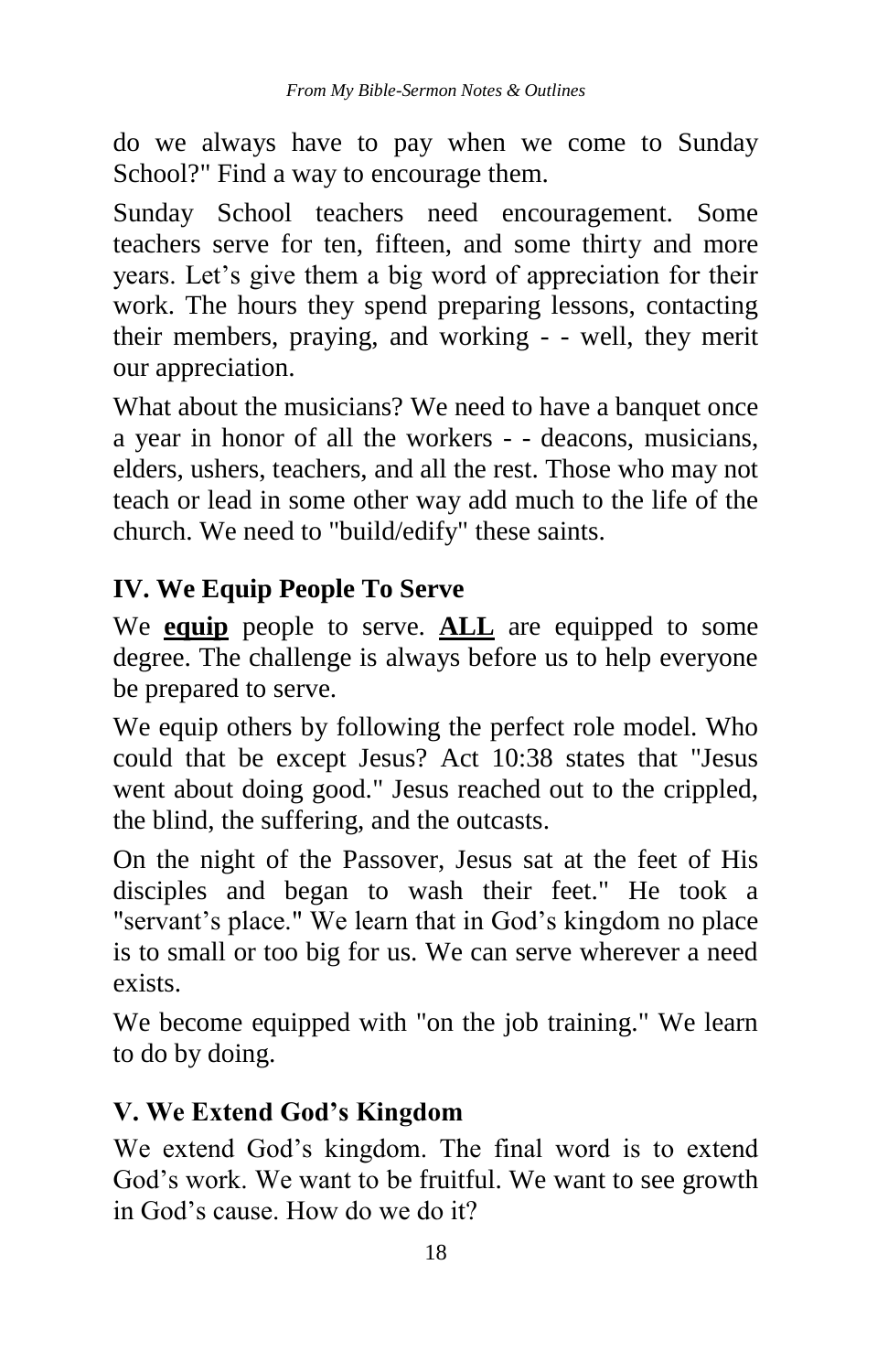We start at home. Acts 1:8 states, "Ye shall be witnesses unto me both in Jerusalem, and in Judea." That speaks of the county seat and the county seat town. That reminds us of home. That's the best starting place.

Jesus taught this great lesson. When Jesus changed a Gadarene demoniac, that man wanted to go with Jesus and the disciples. Jesus said to him, "No, go back home and tell your friends what great things the Lord has done for you" (Mark 5:19). Home missions is a big field. We need to reach the sons and daughters, the grandchildren, the cousins, and the in-laws and out-laws, too! …. We go beyond where we live. We go "to the ends of the earth." Why? We endeavor to extend God's kingdom.

If we can't go, we can give and we can pray. We can reach out… Do we have time for one challenge? Let's do what God wants us to do starting with our neighbors. Are you ready to make this commitment? Now!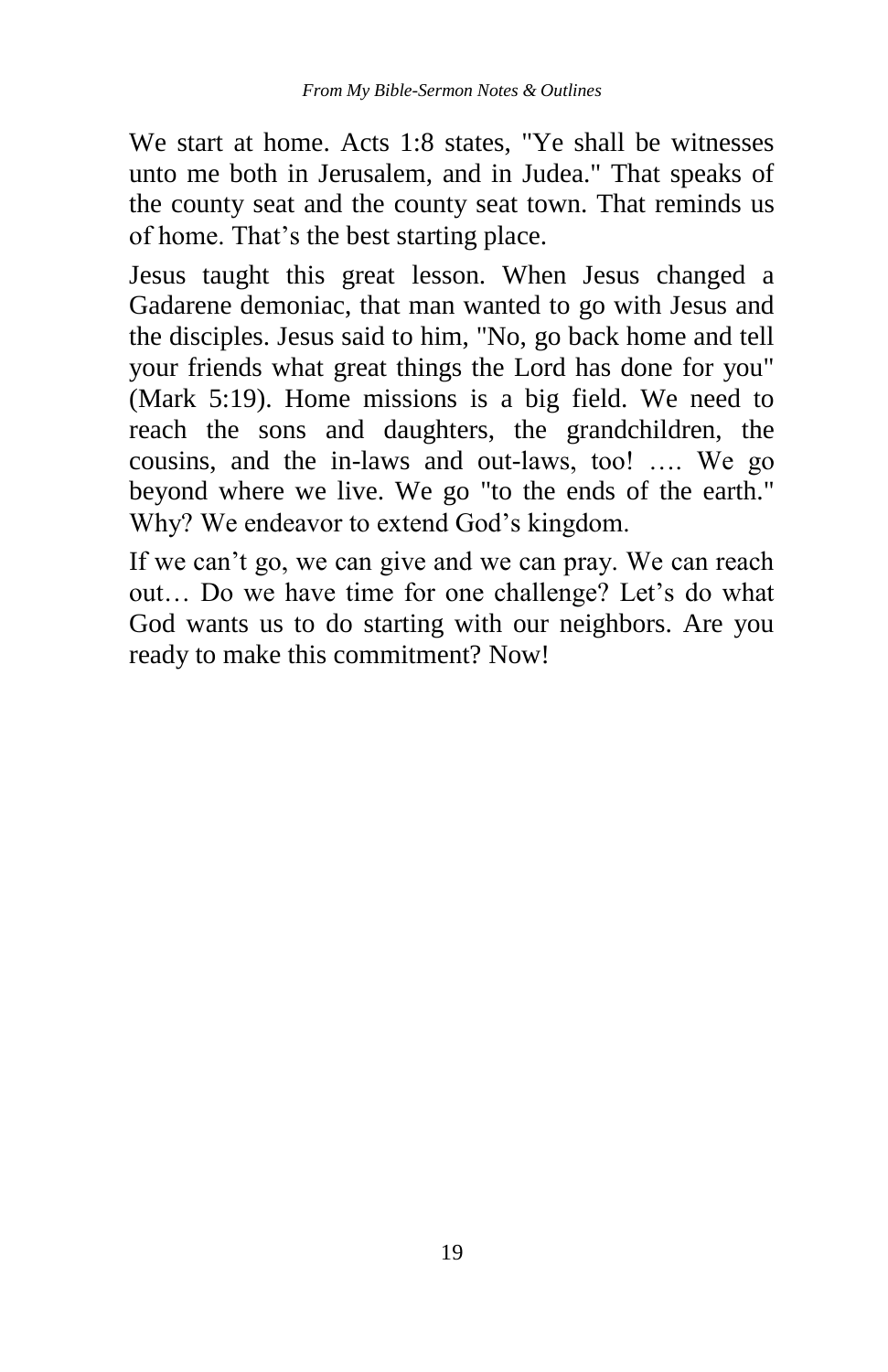# **Hope For Our Nation #1 Text—2 Chronicles 7:14**

<span id="page-19-0"></span>*Introduction*: We are a part of the greatest nation on the face of the earth. From the coast of California to the coasts of North Carolina you will find some of the most beautiful land that can be found anywhere in the world. Geographically we are in good shape, but spiritually speaking we have gone backward rather than forward. What can we do? Where is the hope for our nation? It is in properly responding to this verse–" If my people, which are called by my name, shall humble themselves, and pray, and seek my face, and turn from their wicked ways; then will I hear from heaven, and will forgive their sin, and will heal their land (2 Chron. 7:14). There are four things God's people are told to do and He says in response that He will do three things.

# **I. What We Are To Do?**

*A. Humble Ourselves-* The Bible says, "God resisteth the proud and giveth grace to the humble" (I Pet. 5:5). The truly humble person realizes where God has brought him or her from, and adjusts the attitude accordingly. Those who are not humble, live their lives in the realm of self and the domination of "me-ism." The Bible says, "Pride cometh before destruction, and an haughty spirit before a fall"(Prov.16:18). A "haughty spirit" is a lofty and arrogant frame of mind. It is the opposite of dependence.

*B. Pray-* We go to God in dependence, asking Him to give us mercy from the judgment we deserve. If you read prior to 2 Chron. 7:14, the judgment of God was about to fall upon the people of Israel for their sins. America would be in worse shape than it is if there were not prayer warriors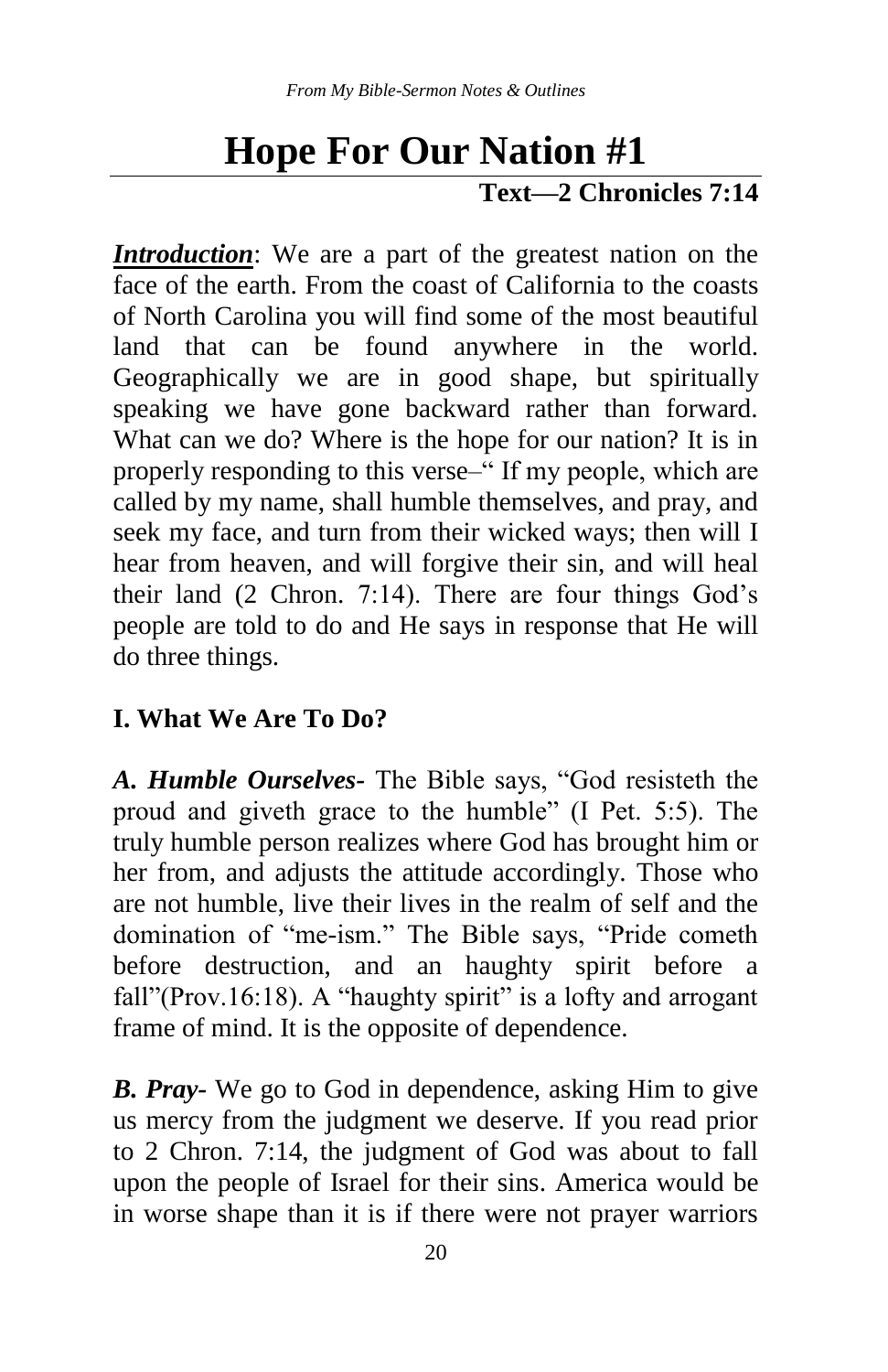who can ring the bells of heaven and call down the help of God. Remember Abraham's prayer over Sodom and Gomorrah (Gen.18). Prayer can hold back the judgment of God on a nation.

*C. Seek My Face-* The face indicates approval or disapproval. As a needy people, we should be so living our lives that we will have the approval of God upon our lives and our nation. It is my prayer we will have more politicians who will seek God's will for their own personal lives and for our nation. If we seek the Lord He can be found (Isa.55:6). "Seek the Lord and ye shall live" (Amos 5:6).

*D. Turn From Wicked Ways-* We should turn from our wicked ways, our acts and attitudes that have offended God, and return to the God we have resisted or rebelled against. Sin is the biggest problem America faces today–the sins of greed, of pride, of lust, of waste, etc.

# **II. What God Will Do**

There are three things He promises if we respond properly.

*A. He Will Hear From Heaven-* If America needs anything today, it needs to hear from Heaven. There are still a few folks that desire to hear from the Glory world.

*B. He Will Forgive Our Sin-* We have a sin forgiving God. The woman caught in adultery is a prime example of that fact.

*C. He Will Heal Our Land-* America needs healing today. She needs to stop living beyond its means and look to the Lord for healing. It is important who we have in office, but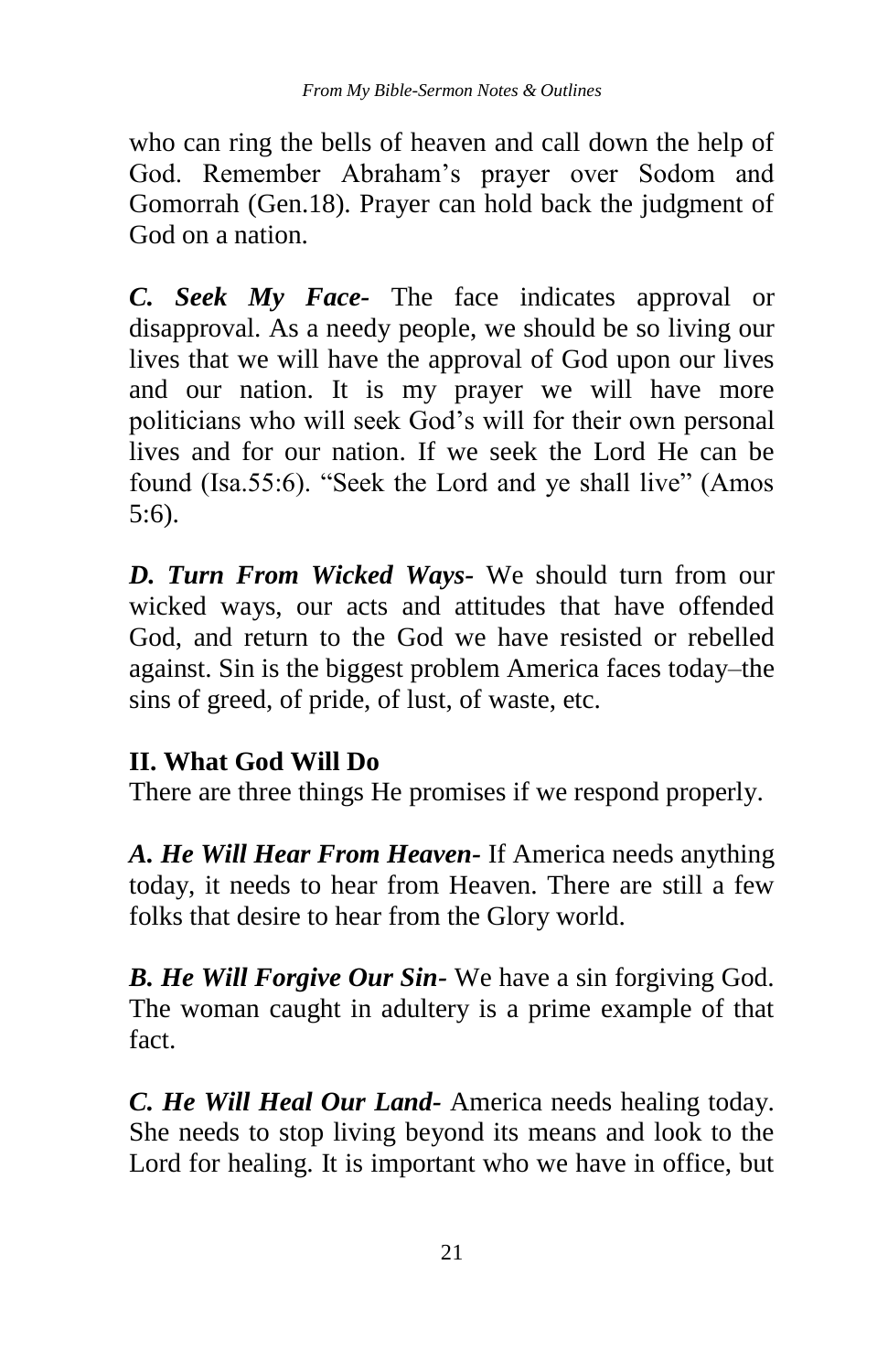the ultimate healing in our land does not rest in one particular political party. God is a healing God.

#### **If my people, which are called by my name, shall humble themselves, and pray, and seek my face, and turn from their wicked ways; then will I hear from heaven, and will forgive their sin, and will heal their land.**

2 Chronicles 7:14

**1. God Hates…..Pride…..in its Root / Reach / Ruin**

#### **2. God Hears..Prayer..Effectual / Fervent / Righteous**

James 5:16 Confess *your* faults one to another, and pray one for another, that ye may be healed. The effectual fervent prayer of a righteous man availeth much.

#### **3. God Humbles…..People (His)**

#### **4. God Heals…..Place (Land, i.e. "nation")**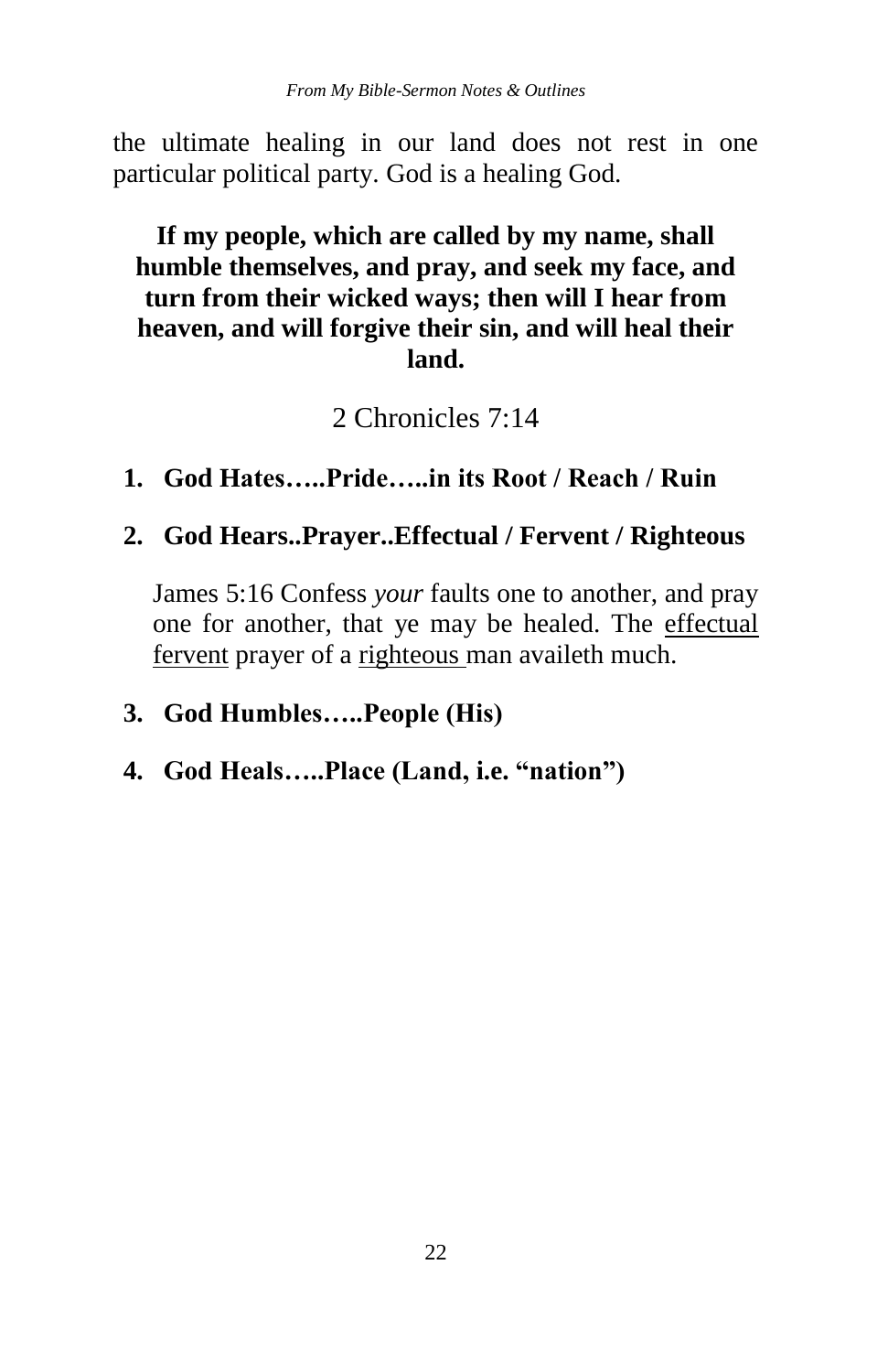# **Hope For Our Nation #2**

**Text—Ephesians 2:1-10**

<span id="page-22-0"></span>*Introduction*: In this chapter you have two extremes: the **horrible condition** of the unbeliever and the **heavenly position** of the believer.

Nothing could be lower than the condition of the man without Christ, and nothing could be higher than the position of the man in Christ.

**1) The People Whom God Saves! (1-3)** 

- **2) The Power By Which God Saves! (4)**
- **3) The Position Of Those God Saves! (5-6)**

**4) The Purpose For Which God Saves! (7)** 

**5) The Plan By Which God Saves! (8-9)** 

#### **6) The Performance To Which God Saves! (10)**

Our works manifest our salvation, and it is by our works that we glorify God. What glory would God receive if salvation left us to continue in the works of the flesh? But when grace can take someone who walks according to the course of this world and so radically change his life that he now walks in newness of life, God is glorified.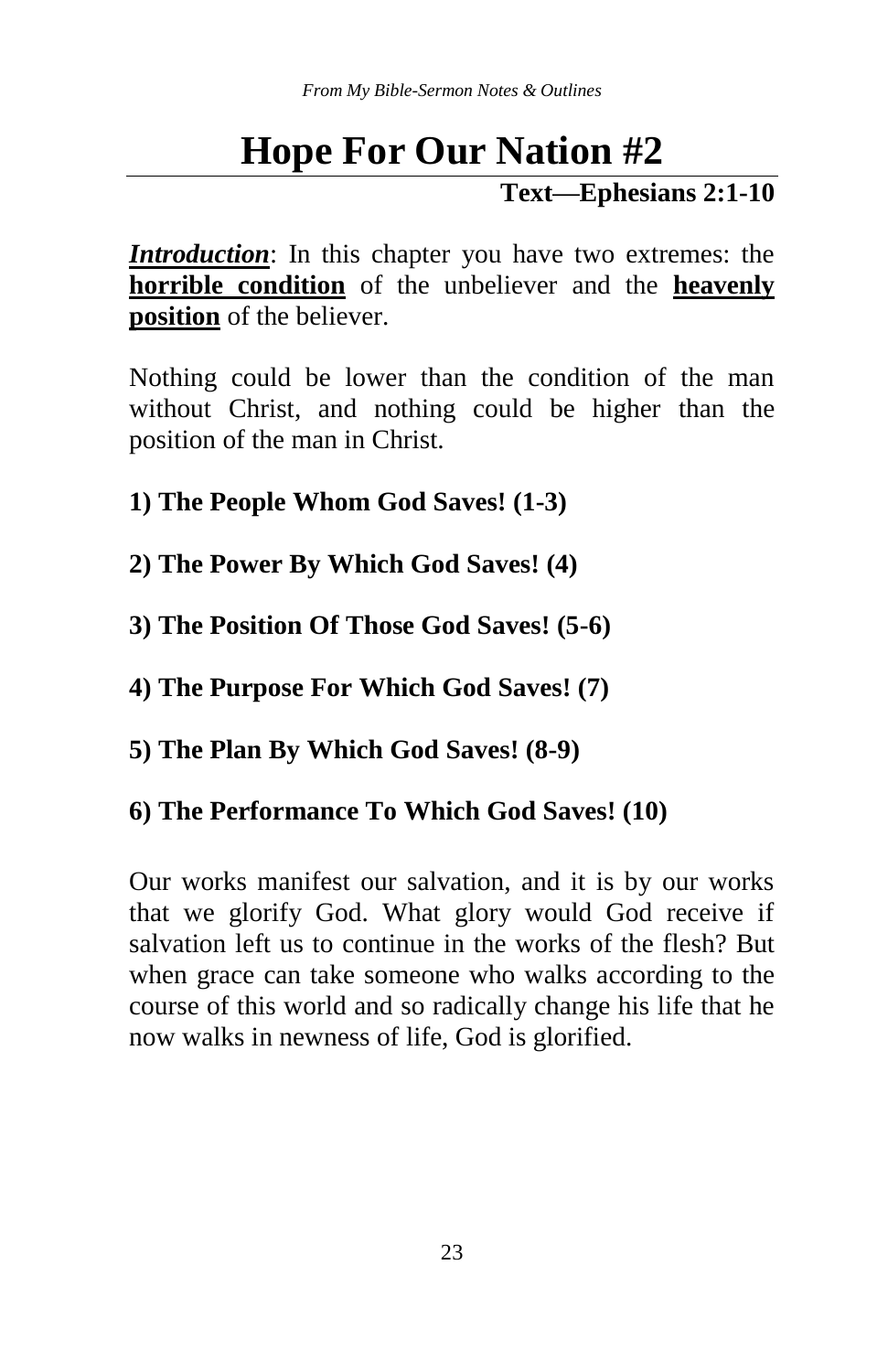# <span id="page-23-0"></span>**Get Ready For The Rapture**

#### **Text: Titus 2:13**

*Introduction*: What is this world coming to? We hear of very unusual changes in the weather . Nations are exploding atomic bombs Children are taking guns to school and shooting down other children in cold blood. This world is coming to THE END, brother!

Although I believe the Rapture of the church is not preceded by any signs, but could have taken place even in the apostle Paul's day, many of the current events may be setting the stage for certain prophecies which have their fulfillment in the Tribulation Period. Like never before, you and I should make it a priority to ... GET READY FOR THE RAPTURE!!!

#### **I. THE RAPTURE IS A SECRET**

 1 Corinthians 15:51 Behold, I shew you a mystery; We shall not all sleep, but we shall all be changed,

 Ephesians 3:3-6 How that by revelation he made known unto me the mystery; (as I wrote afore in few words, Whereby, when ye read, ye may understand my knowledge in the mystery of Christ) Which in other ages was not made known unto the sons of men, as it is now revealed unto his holy apostles and prophets by the Spirit; That the Gentiles should be fellowheirs, and of the same body, and partakers of his promise in Christ by the gospel:

A. It is related to the body of Christ

 1.The rapture is not the rapture of Jews; it is the rapture of the church, Christ's body.

B. It was restricted from the view of prophets

1.They saw what we call the REVELATION, not the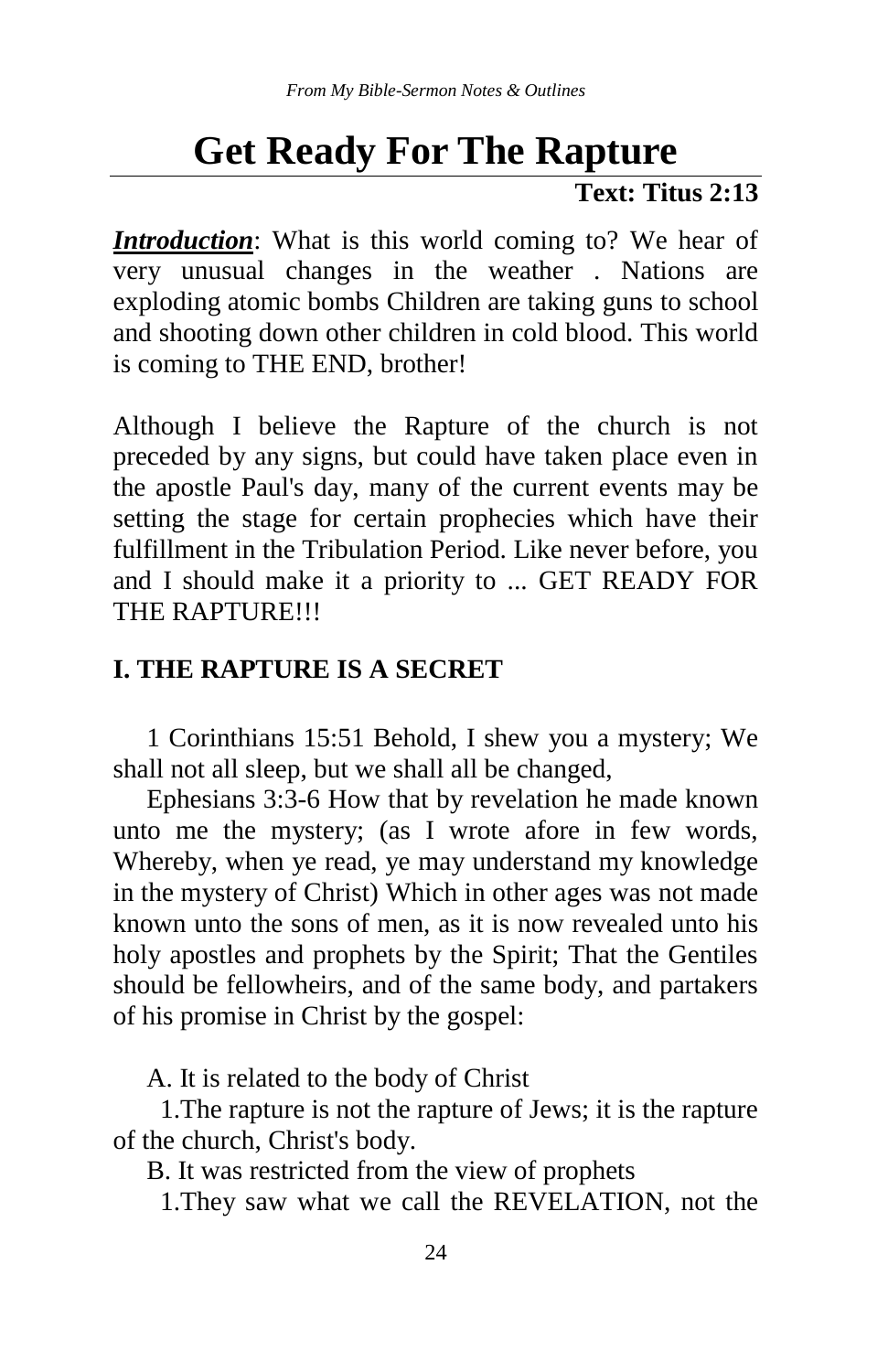RAPTURE.

C. It was revealed to the apostle Paul

 1.The mystery of the Jew/Gentile body of Christ was revealed to the apostle Paul, although the body began before he was even saved.

 2.He also gave us the revelation of the Rapture into heaven of that body and of our conformation to the image of Christ at that time.

D. It is ready (imminent)

 1.The rapture could have occurred in Paul's lifetime without disrupting any prophecy. It could happen NOW.

#### **II. THE RAPTURE IS SWEET**

 1 Thessalonians 4:18 Wherefore comfort one another with these words.

 Titus 2:13 Looking for that blessed hope, and the glorious appearing of the great God and our Saviour Jesus Christ;

 The term "blessed" means joyful or happy. The Rapture is "that BLESSED hope."

It is sweet because of :

A. The return of the Savior

B. The reunion of the saints

C. The removal of sin

1.Positionally, that was taken care of on the cross.

2.Practically, it awaits the soon coming of our Lord!

#### **III. THE RAPTURE IS SELECTIVE**

1 Thessalonians 4:15-17

A. It will take up the real believer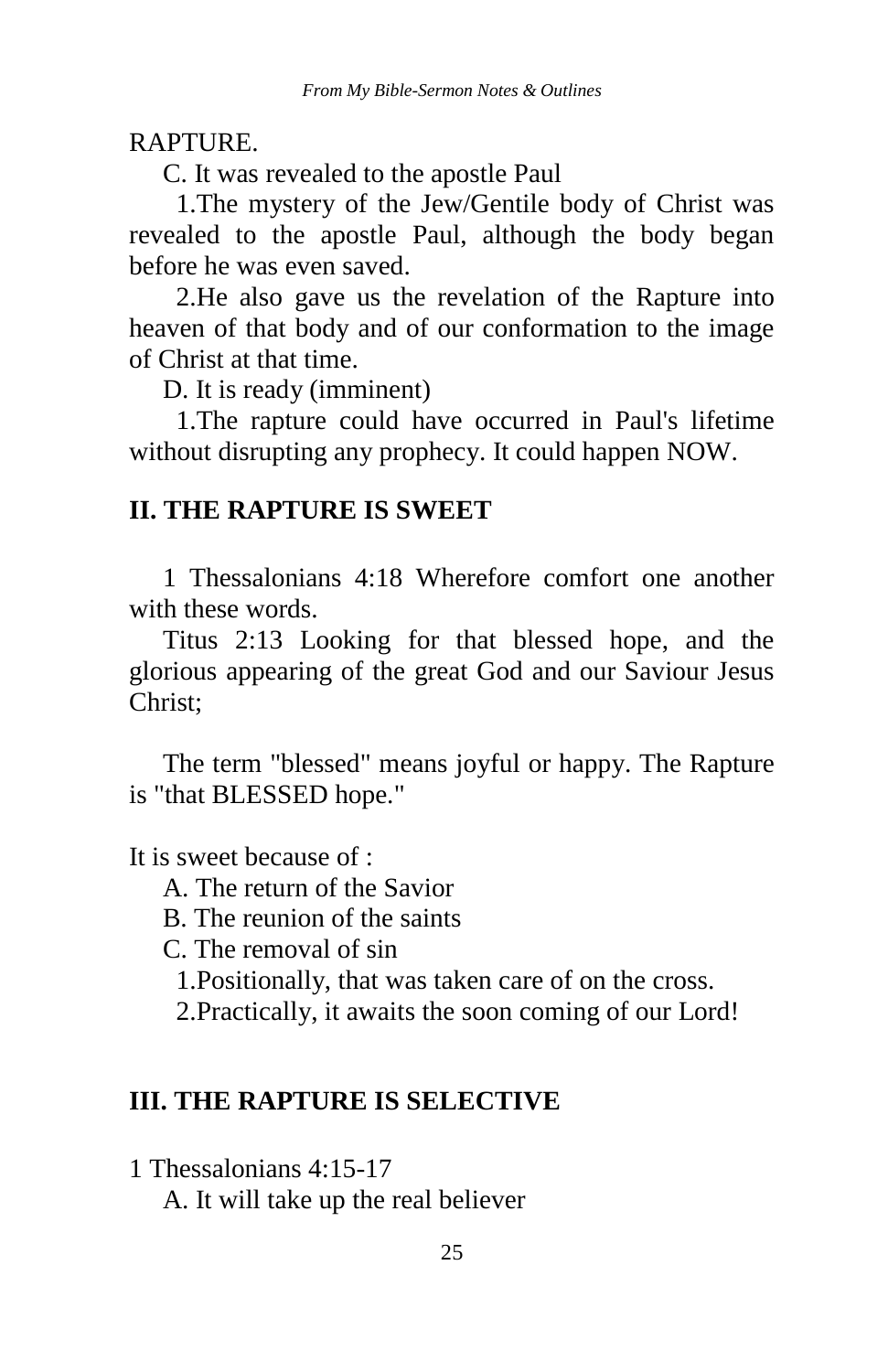- B. It will take up the real building
- C. It will take up the real body of Christ
- D. It will take up the real bride of Christ

#### **IV. THE RAPTURE IS SUDDEN**

 1 Corinthians 15:51-52 Behold, I shew you a mystery; We shall not all sleep, but we shall all be changed, 52 In a moment, in the twinkling of an eye, at the last trump: for the trumpet shall sound, and the dead shall be raised incorruptible, and we shall be changed.

- A. It will happen too quickly to predict
- B. It will happen too quickly to perceive
- C. It will happen too quickly to prepare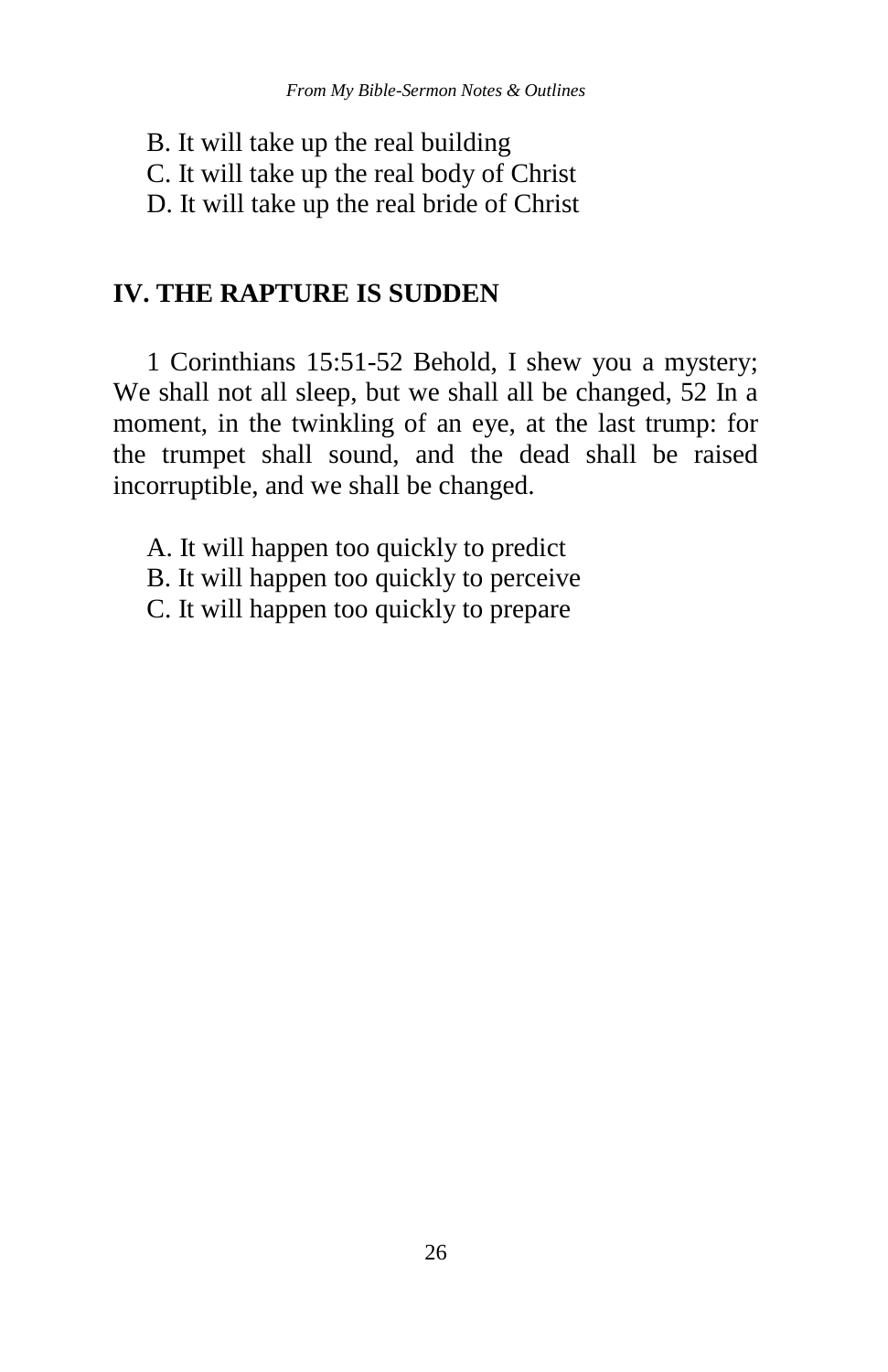*From My Bible-Sermon Notes & Outlines*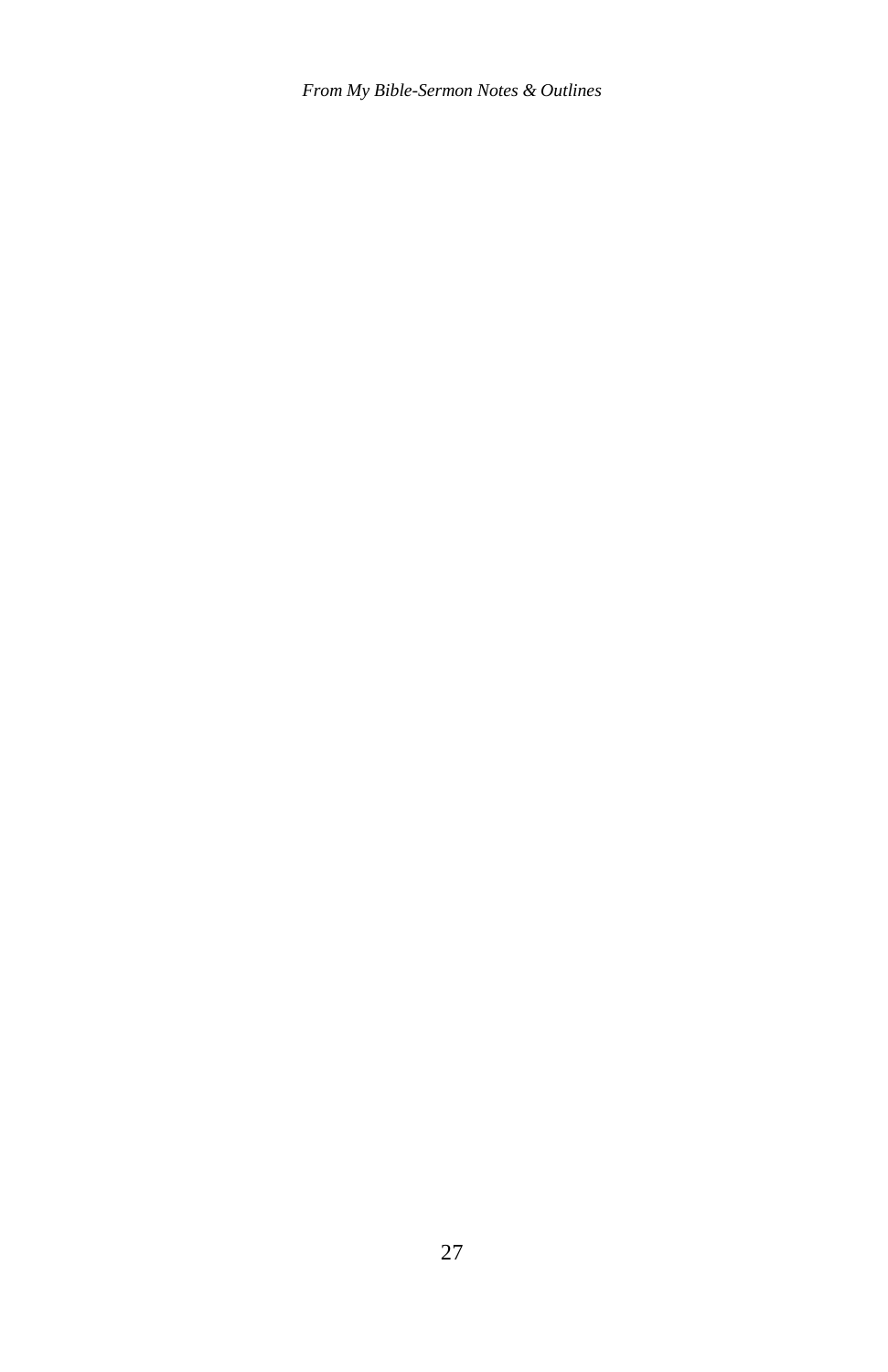# **Thank God I Am Saved**

(A Thanksgiving Message)

**Text—Philippians 4**

*Introduction*: My birthday, Dec. 1, 2013, Sunday a.m., Randy Folsom....best friend from high school days, graduated in 1973 with me, attended our church services to be here for my birthday (58)...his birthday is Dec. 2, the day after mine...such a great friend! While talking after church he remarked, "you sure are blessed!" Yes, I am! In Philippians 4, we have seven "blessings" pointed out to us by Paul.

# **1—POSITION**

In Philippians 1:1, Paul speaks about "the saints in Christ Jesus." The little word "in" is used many times in the Word of God. Paul used it in this first verse. It suggests the believer's position in Christ. God's Word divides men into two classes. Men are either **in** Christ or they are **out of** Christ.

# **2—PRAISE**

"Rejoice in the Lord always: and again I say, Rejoice." Phil. 4:4. If the Lord Jesus Christ has saved us, and our names have been written in the Lamb's Book of life, we have occasion to rejoice with "joy unspeakable and full of glory."

# **3—PRAYER**

This is the greatest blessing of all. No one outside of Christ can experience and enjoy the ministry of prayer. Prayer is the blessing of the child of God. What a comfort it is to know that we can commit everything into His hands. We have the privilege of trusting Him for all things. Psalm 37:5. "Commit thy way unto the Lord; trust also in Him, and he shall bring it to pass."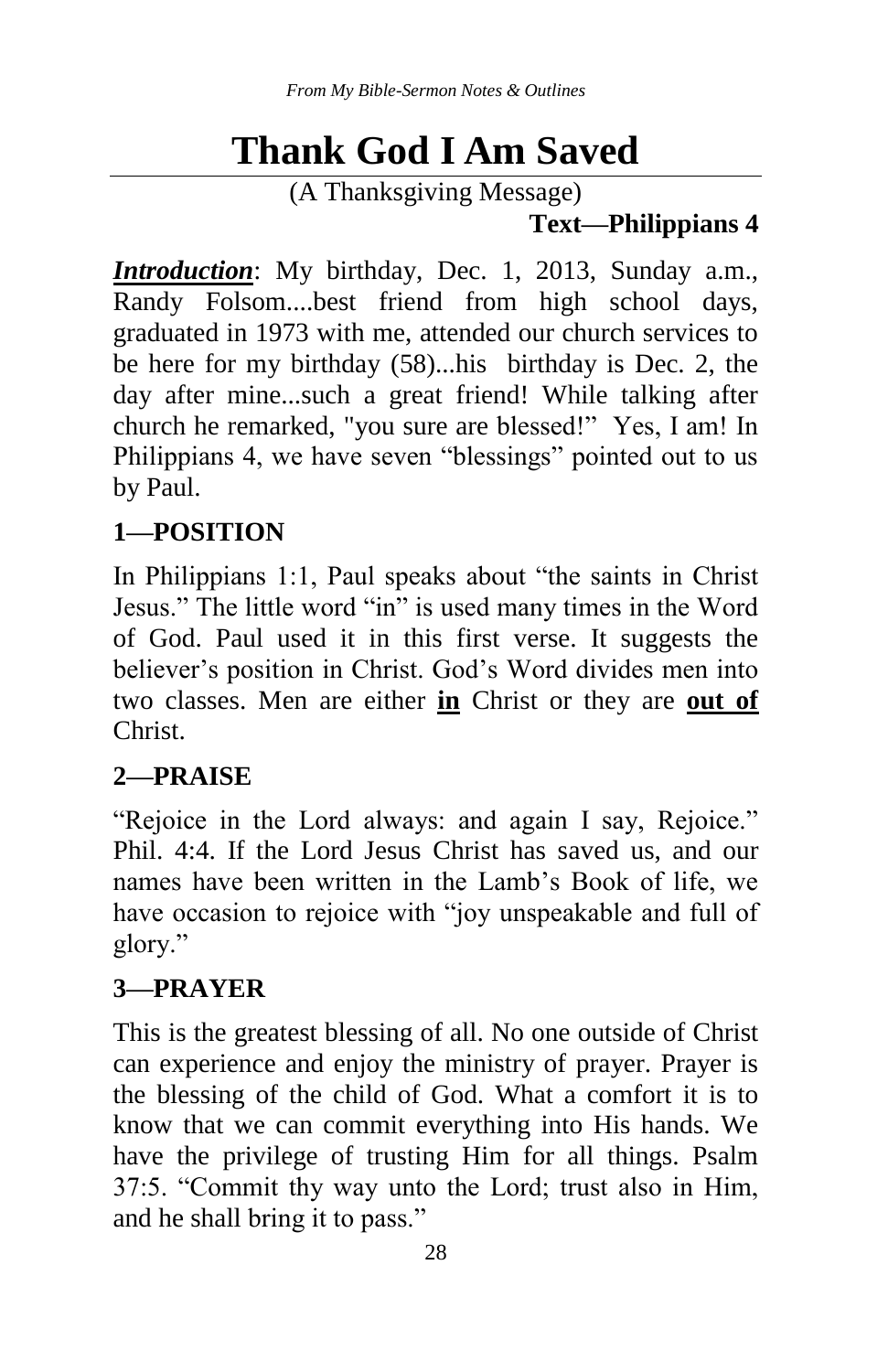### **4—PEACE**

"And the peace of God, which passeth all understanding, shall keep your hearts and minds through Christ Jesus." (verse 7) The wicked have no peace. Peace comes by Christ through His death on the cross of Calvary.

### **5—PRESENCE**

The presence of our God is with us day by day. "And the God of peace shall be with you," verse 9. In the hour of trouble, trial and tribulation He is with us. Our God hath declared that He will "never leave us nor forsake us."

### **6—POWER**

"I can do all things through Christ which strengtheneth me," verse 13. We are nothing in ourselves. We are utterly helpless. "For without me ye can do nothing," John 15:5.

#### **7—PROVISION**

"But my God shall supply all your need according to his riches in glory by Christ Jesus," Verse 19. The God who provided salvation for us, in the per-son of His own Son, has promised to provide for our every need.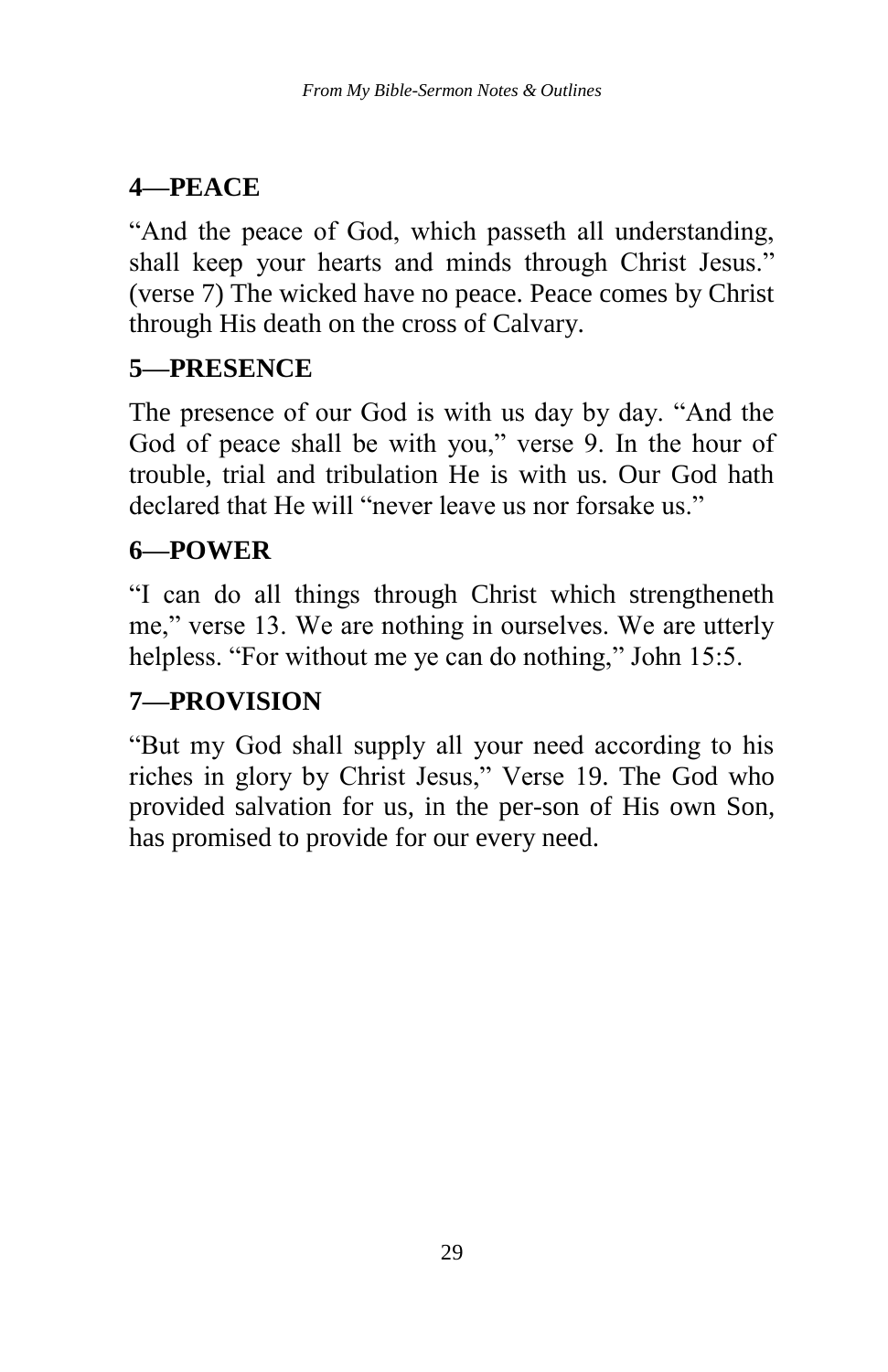# **Friends!**

### **Text-Proverbs 17:17; 18:24**

<span id="page-29-0"></span>*Introduction*: Probably one of the greatest movies of all time that dealt with the topic of friendship was Frank Capra's *It's A Wonderful Life.* Throughout his whole life George Bailey showed himself to be an exemplary friend and family member. He made sacrifices for the good of his family, friends, and the community of Bedford Falls.

There was a villain in this movie by the name of Mr. Potter. He stole money that led George Bailey to the brink of suicide. That's when Clarence the Angel appeared, and showed George Bailey how important he really was, and that he really did have a wonderful life. The final scene of the movie is a gathering of all of George Bailey's **friends**. They were there to support him emotionally and financially, did you notice the toast that Harry Bailey, George's Brother, gave?"To my big brother George, the richest man in town."George Bailey was rich in friends!

Did you notice what was written on the inside of the book Clarence left? It said, **"Remember, no man is a failure who has friends."**

When you have true friends you are truly rich and you are not a failure.

Let's look at some of the positive aspects of friendship. As we do, we want to remind you of the best friend of all, the Lord Jesus Christ.

# **FRIENDS ARE SELECTED**

It has been said that you can choose your friends but you can't choose your family.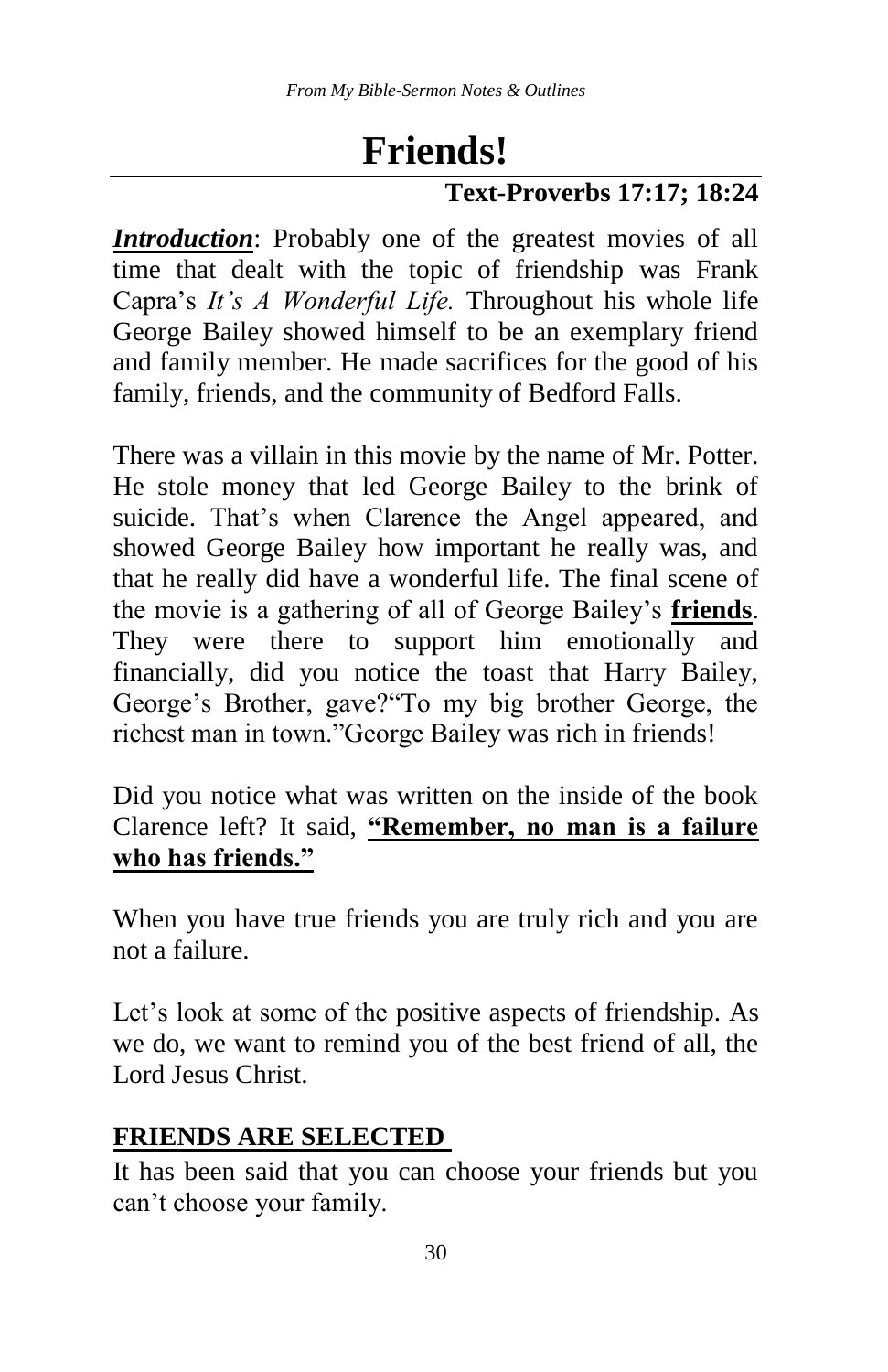It makes sense to choose your closest friends well.

They will have the greatest influence on you.

They will either build you or pull you down.

They will either encourage or discourage you.

They will either help you or hurt you.

I've seen many go downhill because they have hung with the wrong kinds of friends.

I've seen many experience God's best because they chose the right kind of friends.

### **John 15:16** - *Ye have not chosen me, but I have chosen you...."*

If you are wise you will select your friends carefully. You will not select friends who will bring you down, but those that will build you up and that you can build up.

# **FRIENDS STICK**

True friends stick with you. You stick with them. When things are going well, your friend is there to enjoy it with you. When things are going poorly, your friend is there for you.

### Proverbs 18:24 - *A man that hath friends must shew himself friendly: and there is a friend that sticketh closer than a brother.*

You can tell a person is a good friend when he sticks with you.

You can tell that you're a good friend when you stick with them.

# **FRIENDS SACRIFICE**

My friends have made sacrifices for me. I have made sacrifices for my friends. **A friendship that costs nothing**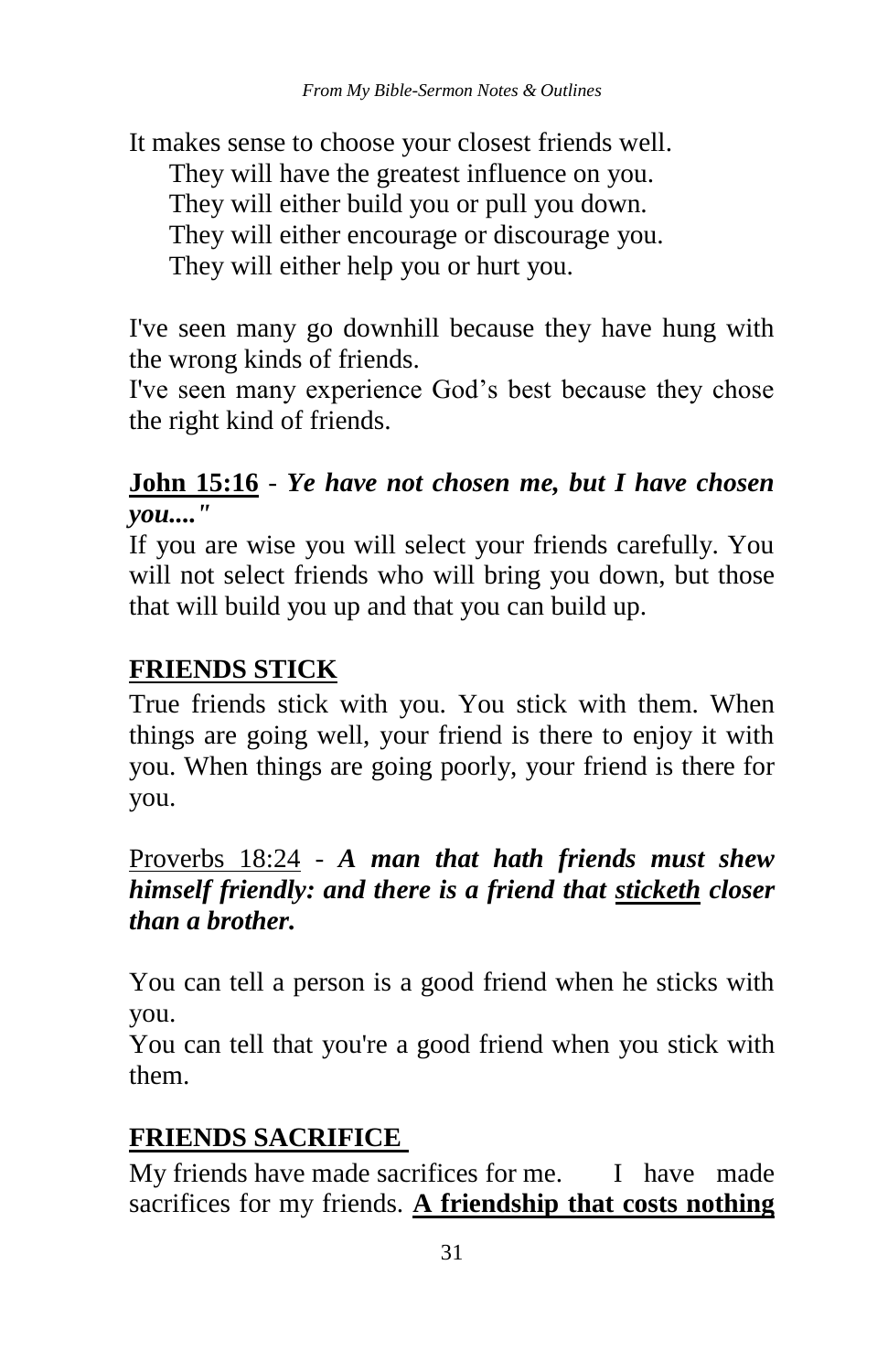#### **is no friendship at all.**

Jesus said in John 15:13, *Greater love hath no man than this, that a man lay down his life for his friends.* 

This is exactly what the Lord Jesus did for us. He laid down His life for His friends.

To be the friend of Jesus will also mean sacrifice.

Luke 14:26-27 - *If any man come to me, and hate not his father, and mother, and wife, and children, and brethren, and sisters, yea, and his own life also, he cannot be my disciple. [27] And whosoever doth not bear his cross, and come after me, cannot be my disciple.* 

To be Jesus' friend will require sacrifice. The sacrifice of time The sacrifice of talent (used for Him). The sacrifice of thought (that pleases Him) The sacrifice of treasure The sacrifice of tasks done for Him

It may cost everything to be Jesus' friend. It cost Him everything to be your friend.

If you will not sacrifice for a friend, you are not much of a friend. If your friend will not sacrifice for you, he is not much of a friend.

I am not suggesting that we can always do what our friends ask. If a friend asks me to do what is illegal, immoral, or in any way contrary to the will of God, I should not make that sacrifice.

The final scene of the movie is a gathering of all of George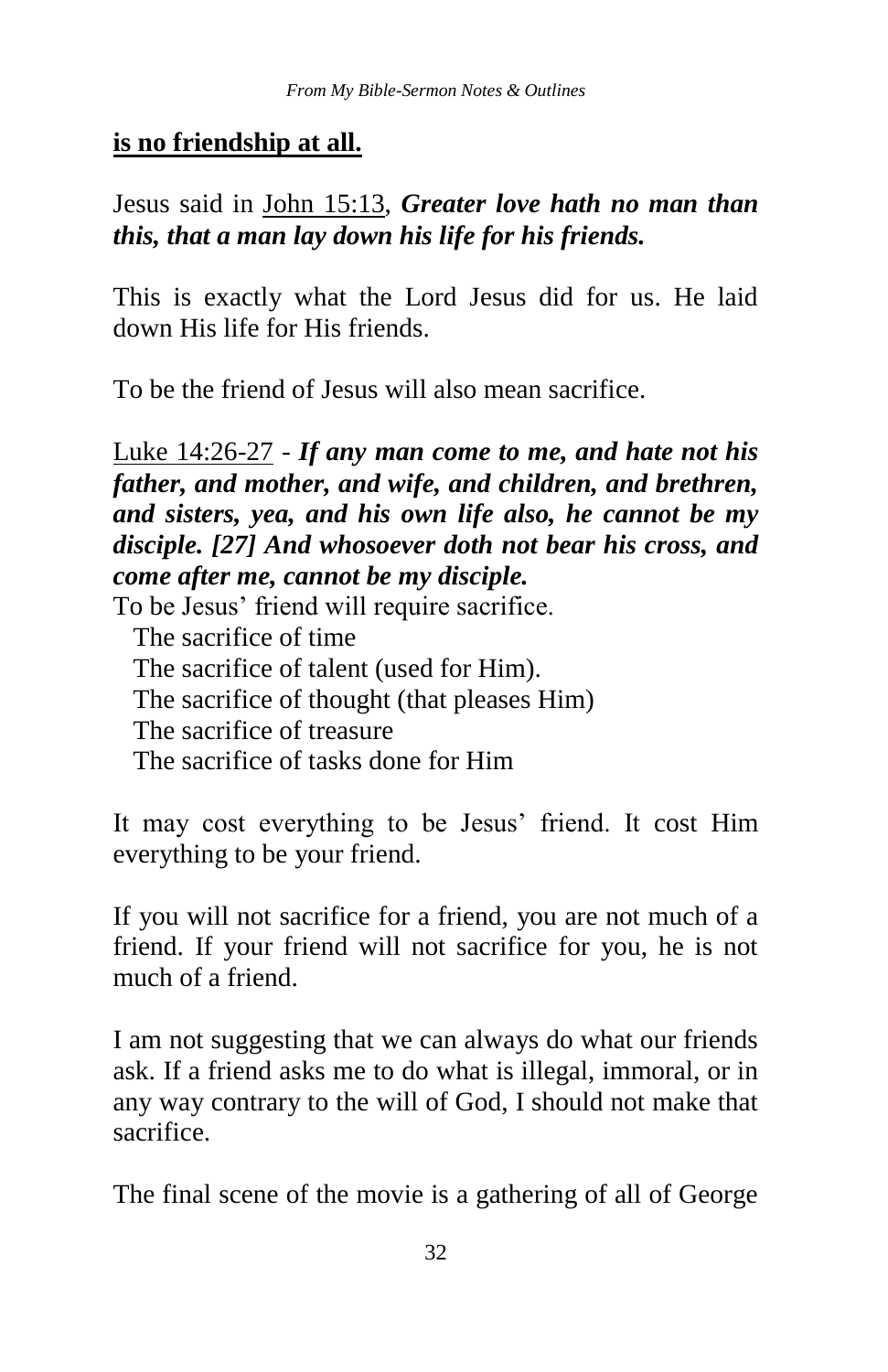Bailey's **friends**. They were there to support him emotionally and financially. you notice the toast that Harry Bailey, George's Brother, gave?"To my big brother George, the richest man in town."George Bailey was rich in friends!

Did you notice what was written on the inside of the book Clarence left? It said, **"Remember, no man is a failure who has friends."**

When you have true friends you are truly rich and you are not a failure.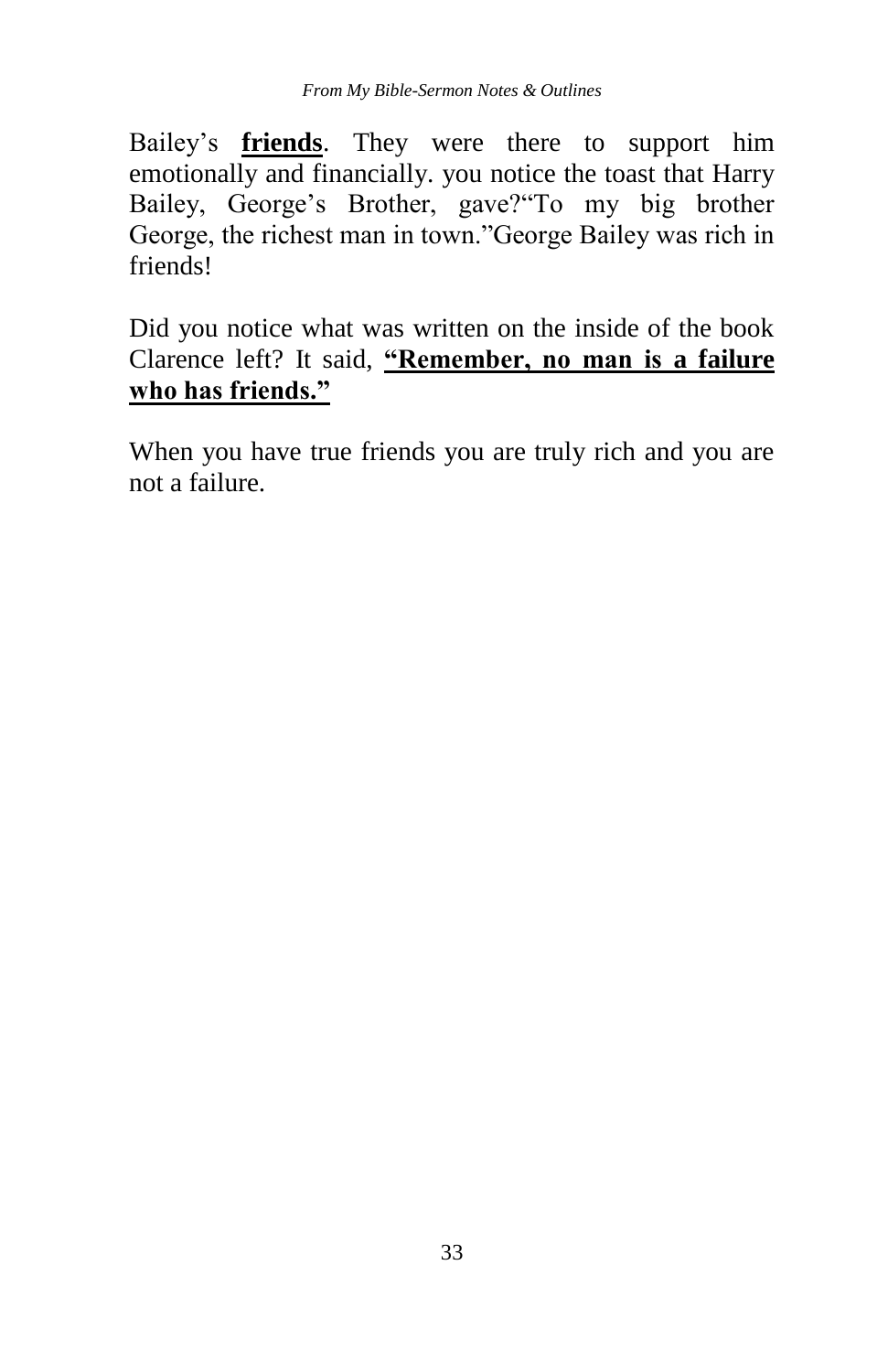# **Psalm 19**

<span id="page-33-0"></span>*Introduction*: James M. Gray, D.D. (1851-1935), First President of Moody Bible Institute, wrote the following: "God's revelation in the world and in the Word. We have a contrast between these two in this psalm. In verses one to six there is the general revelation of the heavens, "wordless but extending their sphere over the whole earth," which then specializes to the sun as the chief figure of it all. But in verses 7-14, the law is celebrated, whose function is to warn again sin, and by conformity to which only can our thought and conduct become acceptable to God.

Observe the literary beauty as well as the spiritual teaching in the description of the law — six names, six epithets and six effects. The clearer our apprehension of the law, so the psalm teaches, the clearer our view of sin, and the more evident that grace only can cleanse and keep us from it."

# **1) The Authority of Scripture**

"The law of the Lord is perfect" (19:7). The psalmist used no less than six titles to emphasize the authority of Holy Scripture. Like a condensed version of Psalm 119, these words express the extensive and diverse authority of the Word of God.

- 1.*Law* tells of the Divine instruction relative to character and conduct.
- 2.*Testimony* tells of the Divine witness to what God is, and what we should be.
- 3.*Statute* tells of Divine directions designed to secure obedience or check disobedience.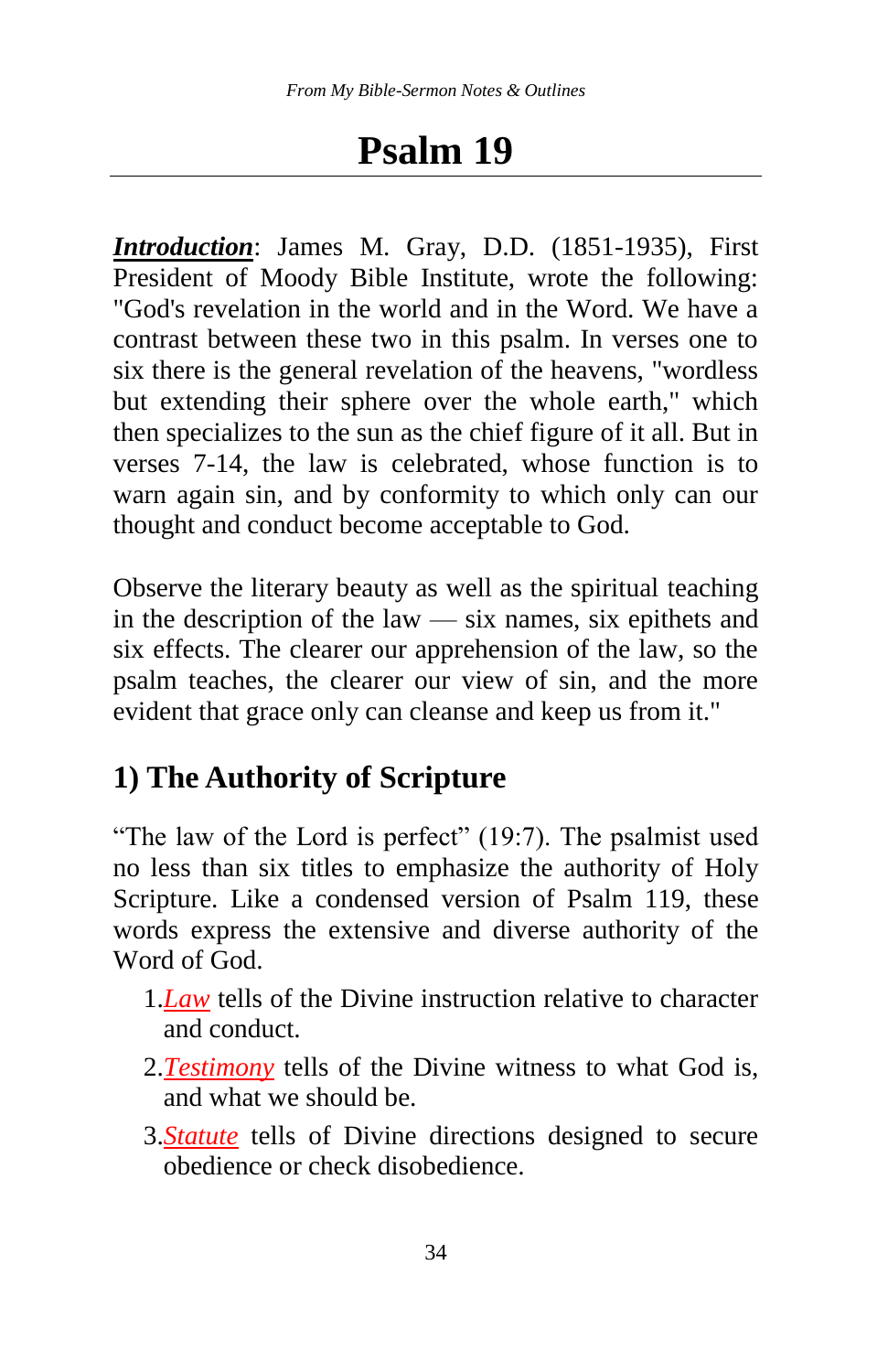- 4.*Commandment* tells of the Divine decrees, authoritative and imperious.
- 5.*Fear* tells of the settled habit of the soul which is informed by the Law.
- 6.*Judgments* tell of the judicial decisions and sentences of Jehovah

These words express the awesome span of scriptural authority! How we need to recapture the reverence and respect that David showed for the Word of God!

# **2) The Inerrancy of Scripture**

"The law of the Lord is perfect" (19:7). Once again David selected six words, this time to describe the inerrancy of Scripture. He spoke of the law as being

- 1. *"perfect"* (19:7)—without flaw or defect;
- 2. *"sure"* (19:7)—reliable and worthy of absolute trust;
- 3. *"right"* (19:8)—presenting the road to man's true destiny;
- 4. *"pure"* (19:8)—shining like the sun in a clear sky and highlighting duty;
- 5. *"clean"* (19:9)—without corruption; and
- 6. *"true"* (19:9)—inerrant and faithful.

Let's pray that God gives us a similar concept of the inerrancy and infallibility of His precious Word!

# **3) The Validity of Scripture**

"The law of the Lord is perfect, converting the soul" (19:7). Once more the psalmist described six effects that the Word of God has in the experience of the believer.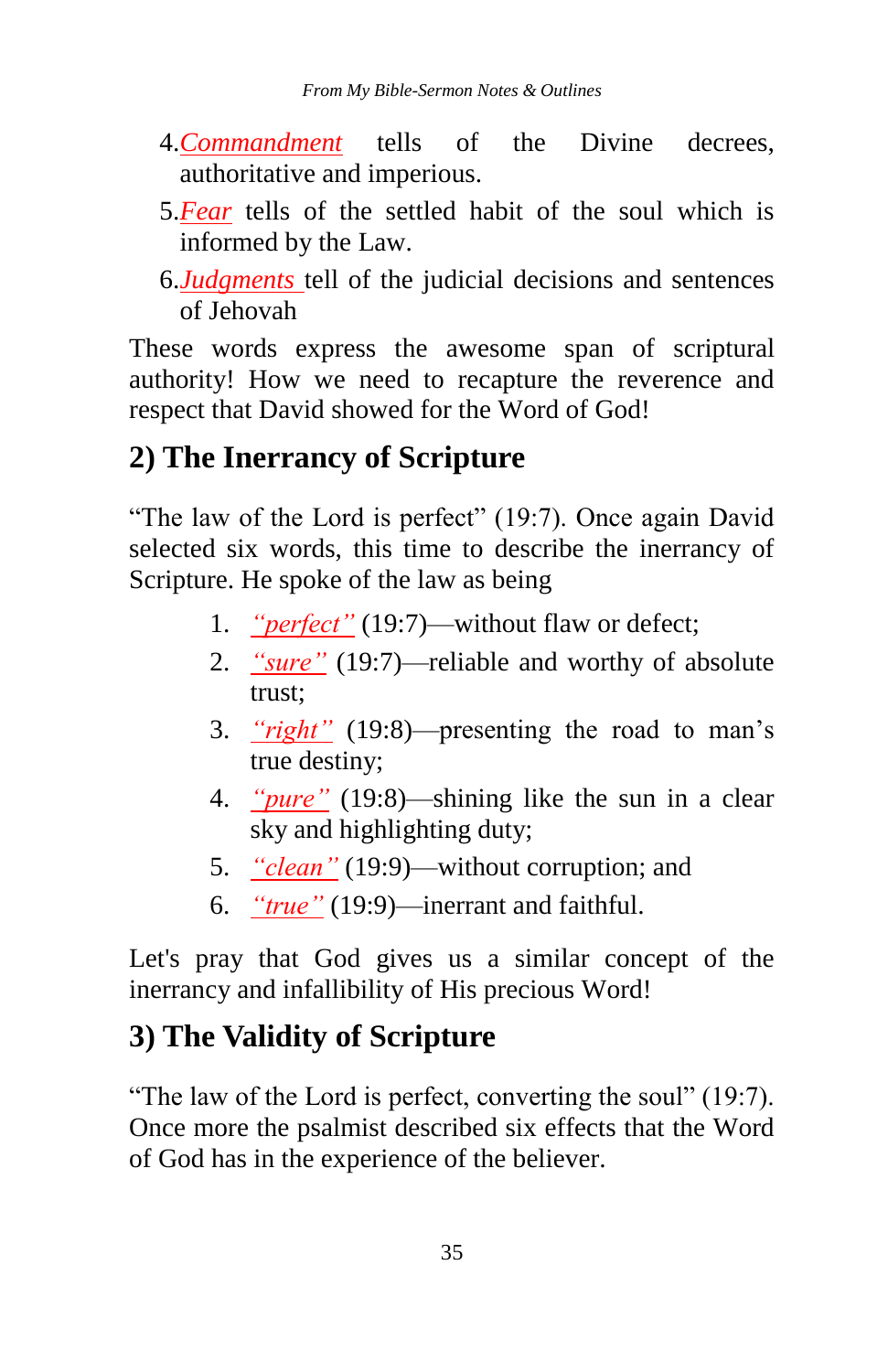- 1. It restores the soul (19:7);
- 2. It makes wise the simple (19:7);
- 3. It rejoices the heart (19:8);
- 4. It enlightens the eye (19:8);
- 5. It endures forever (19:9);
- 6. It is righteous altogether (19:9).

Because of the validity of Holy Scripture David exclaimed: "More to be desired are they than gold, yea, than much fine gold: sweeter also than honey and the honeycomb. Moreover by them is thy servant warned: and in keeping of them there is great reward" (19:10-11).

In other words, the Holy Scriptures are to be loved, learned and lived; and in the obeying of God's Word there is great reward. Our ultimate contentment is our increasing knowledge of God, as the Holy Spirit leads us into *all truth*  as revealed in the Scriptures.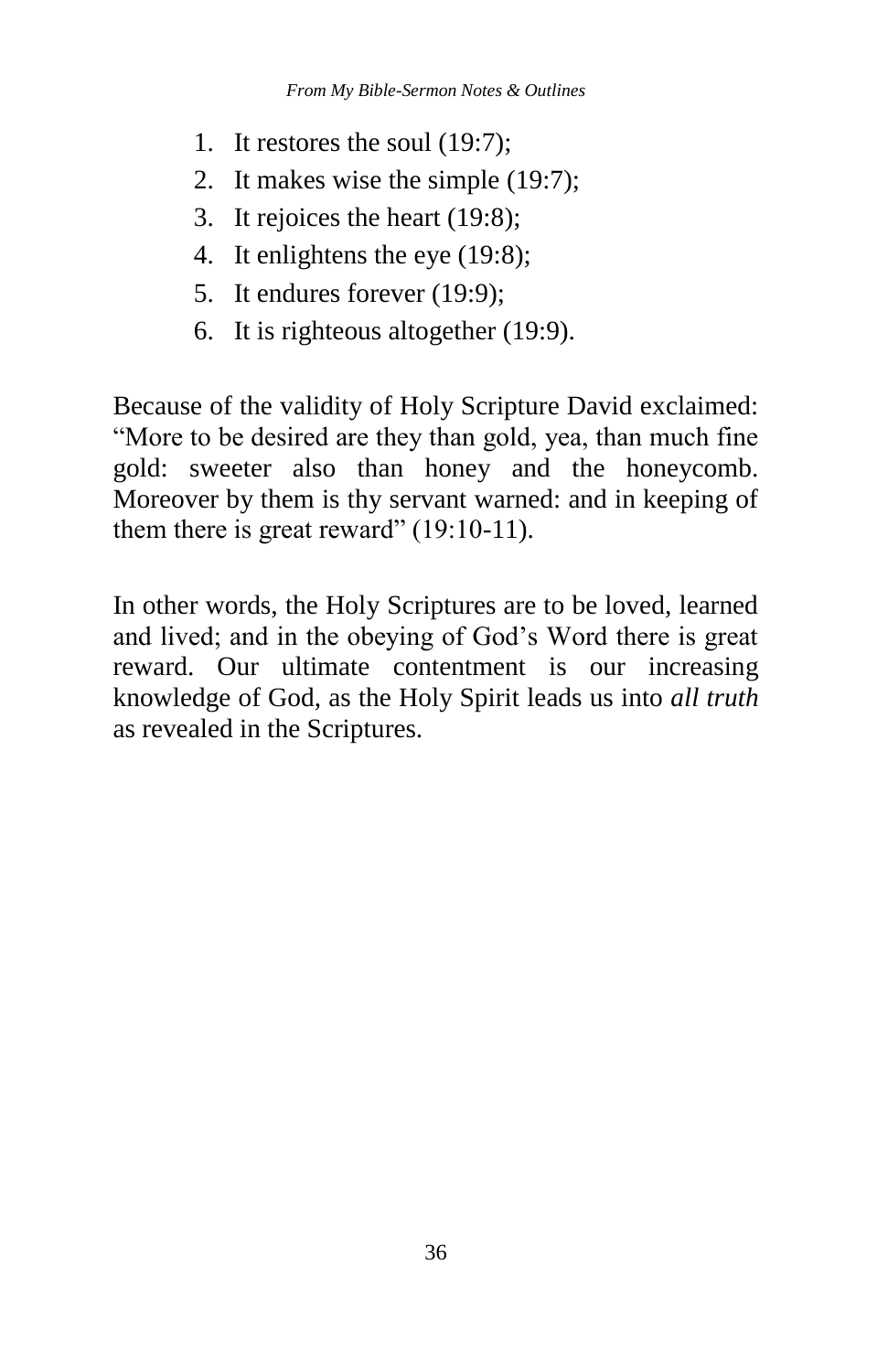# <span id="page-36-0"></span>**The Victory Psalm Series**

#### **TEXT: Psalm 9**

**Introduction**: This psalm is a psalm of victory. Not only does the passage bear this out but the title even suggests celebration. Although scholars have never been able to settle on the meaning of the word "*Muthlabben*" it is generally accepted that the word has something to do with the death of a champion or a son. Dr. F. B. Meyer said that in this psalm the text clearly links it with the death of God's divine Son, and records His victory over death and the grave. So we see that these verses have a deeper significance than the original thought in David's mind. While it is true that this psalm was his song of victory it is just as true that it may be our song of victory.

# **I. The Spirit of Victory**

"I will praise thee, O Lord, with my whole heart.…When mine enemies are turned back, they shall fall and perish at thy presence" (9:1-3). Four times over, in the brief span of two verses, the psalmist says, "I *will* praise thee… I *will*  show forth all thy marvelous works. I *will be* glad and rejoice in thee: I *will* sing praise to thy name" (9:1-2). Here the spirit of victory:

#### **1) Is Expressed in Yieldedness**

"I will praise thee, O Lord, with my whole heart" (9:1)..

#### **2) Is Expressed in Openness**

"I will show forth all thy marvelous works" (9:1).

#### **3) Is Expressed in Cheerfulness**

"I will be glad and rejoice in thee" (Ps. 9:2).

#### **4) Is Expressed in Thankfulness**

"I will sing praise to thy name, O thou Most High" (9:2).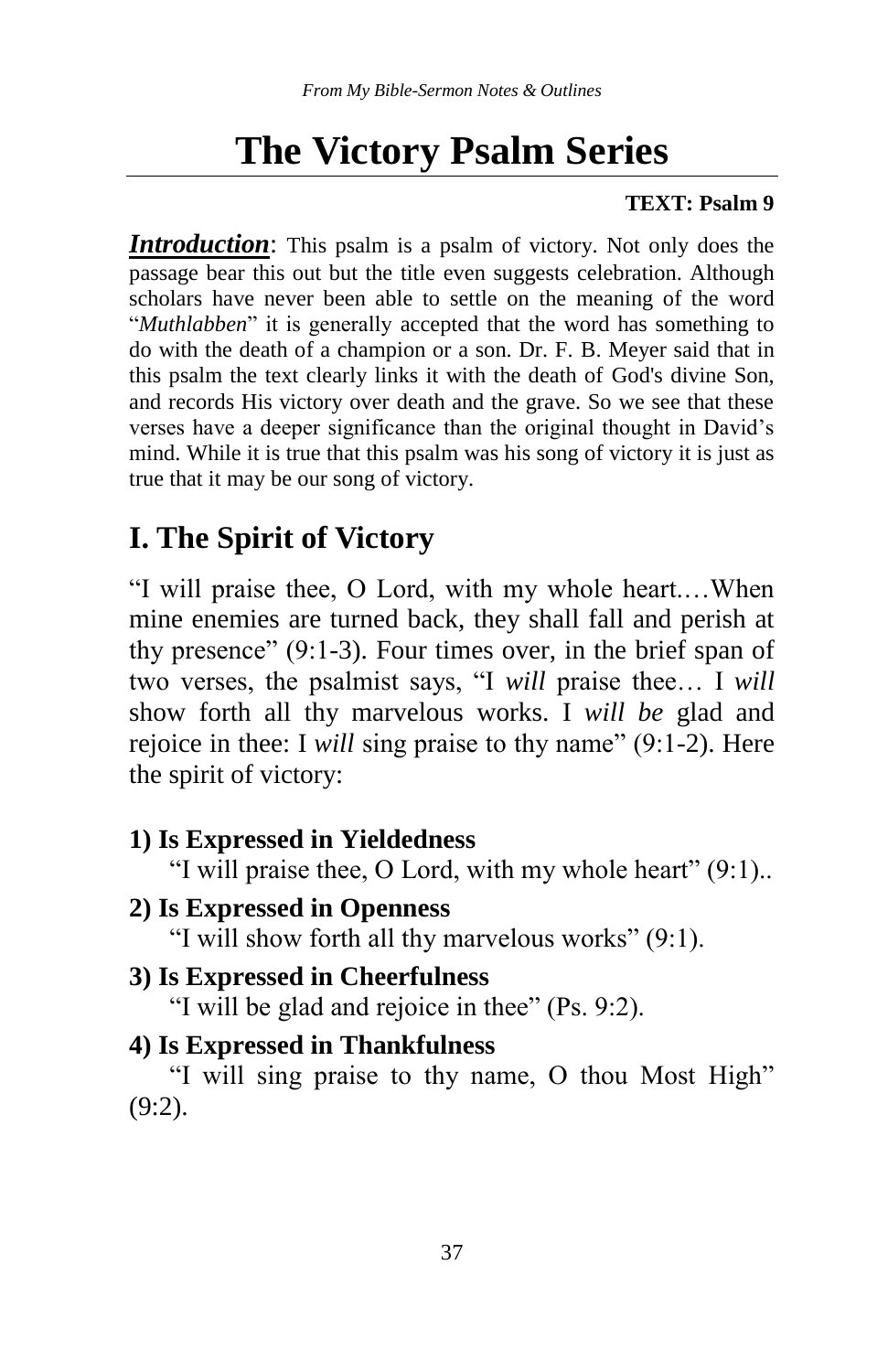# **II. The Story of Victory**

For thou hast maintained my right and my cause; thou satest in the throne judging right. Thou hast rebuked the heathen, thou hast destroyed the wicked, thou hast put out their name for ever and ever. O thou enemy, destructions are come .... (Psalms 9:4-6)

Just as we had four "I wills in the first two verses, so we have four "Thou hasts" in the stanzas now before us. David was reciting how God deals with the enemy of our souls.

#### **1) God Rebukes the Enemy**

"Thou hast rebuked the heathen [or the nations]" (9:5).

#### **2) God Destroys the Enemy**

"Thou hast destroyed the wicked (9:5).

#### **3) God Forgets the Enemy**

"Thou hast put out their name for ever and ever" (Ps. 9:5).

# **III. The Secret of Victory**

"But **the Lord** shall endure for ever:. he hath prepared his throne for judgment...Put them in fear, **O Lord**:..." (9:7, 20).

#### **1) The God of Righteousness**

"And he shall judge the world in righteousness, he shall minister judgment to the people in uprightness (9:8).

#### **2) The God of Refuge**

"The Lord also will be a refuge for the oppressed, a refuge in times of trouble. And they that know thy name will put their trust in thee: for thou, Lord, has not forsaken them that seek thee" (9:9-10).

#### **3) The God of Remembrance**

"Sing praises to the Lord, which dwelleth in Zion: declare among the people his doings. When he maketh inquisition